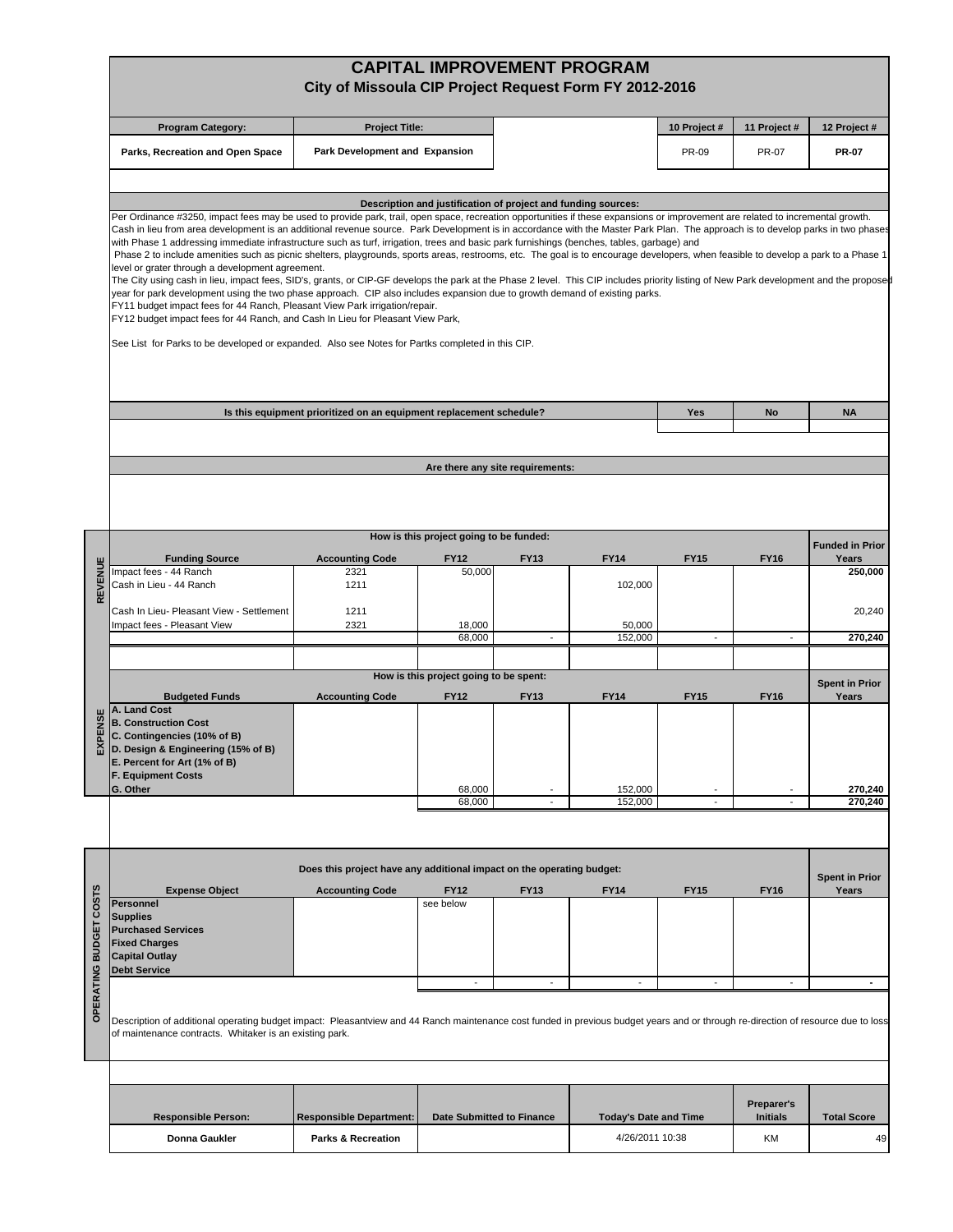| <b>Project Rating</b><br>(See C.I.P. Instructions For Explanation of Criteria)<br><b>Program Category:</b><br><b>Project Title:</b><br>10 Project #<br>Parks, Recreation<br>Park Development and Expansion<br><b>PR-07</b><br>and Open Space<br><b>Qualitative Analysis</b><br>Yes<br><b>Comments</b><br>No<br>1. Is the project necessary to meet federal,<br>state, or local legal requirements? This cri-<br>terion includes projects mandated by Court<br>Order to meet requirements of law or other<br>х<br>requirements. Of special concern is that the<br>project be accessible to the handicapped.<br>2. Is the project necessary to fulfill a con-<br>tractual requirement? This criterion includes<br>Federal or State grants which require local<br>x<br>participation. Indicate the Grant name and<br>number in the comment column.<br>3. Is this project urgently required? Will de-<br>lay result in curtailment of an essential ser-<br>vice? This statement should be checked<br>"Yes" only if an emergency is clearly indi-<br>x<br>cated; otherwise, answer "No". If "Yes",<br>be sure to give full justification.<br>4. Does the project provide for and/or im-<br>prove public health and/or public safety?<br>This criterion should be answered "No" un-<br>less public health and/or safety can be<br>x<br>shown to be an urgent or critical factor.<br>Raw<br><b>Score</b><br><b>Total</b><br><b>Quantitative Analysis</b><br><b>Comments</b><br>Weight<br><b>Score</b><br>Range<br>$(0-3)$<br>5. Does the project result in maximum<br>Yes, per intention of impact fee ordinance, the Master Park Plan, and Citizen support. Projects<br>benefit to the community from the<br>3<br>5<br>15<br>leverage 50% + of funding. Citizen initiated<br>investment dollar?<br>$(0-3)$<br>6. Does the project require speedy<br>It would be most appropriate if Parks & Recreation infrastructure were developed with Public Works<br>implementation in order to assure its<br>2<br>4<br>8<br>infrastructure Parks play a significant role in Missoula' health and economy<br>maximum effectiveness?<br>$(0-3)$<br>7. Does the project conserve energy,<br>Trails and green space support and preserve our Natural Environment<br>$\overline{2}$<br>3<br>cultural or natural resources, or reduce<br>6<br>pollution?<br>$(0-2)$<br>8. Does the project improve or expand<br>upon essential City services where such<br>2<br>4<br>8<br>Per Growth Policy, public polls, and the Master Park Plan as well as the Strategic Plan<br>services are recognized and accepted as<br>being necessary and effective?<br>$(0-3)$<br>MPP Chapter 4 Goal 1.3 "Ensure that future demands are met through the development of new<br>facilities/services as well as the upgrade of existing facilities." Goal 1.4 "Provide 2.5 acres of<br>9. Does the project specifically relate to the<br>Neighborhood Parks for every 1,000 residents."Goal 2.5 "Locate multi-purpose practice fields for<br>12<br>City's strategic planning priorities or other<br>3<br>youth sports in Neighborhood Parks as well as Community Parks. Size Neighborhood Parksto<br>$\overline{4}$<br>provide adequate land area to allow such uses."<br>plans?<br>City Strategic Goal - Quality of Life for all citizens<br>49<br><b>Total Score</b> |  |  |  | <b>CAPITAL IMPROVEMENT PROGRAM</b> |  |  |
|---------------------------------------------------------------------------------------------------------------------------------------------------------------------------------------------------------------------------------------------------------------------------------------------------------------------------------------------------------------------------------------------------------------------------------------------------------------------------------------------------------------------------------------------------------------------------------------------------------------------------------------------------------------------------------------------------------------------------------------------------------------------------------------------------------------------------------------------------------------------------------------------------------------------------------------------------------------------------------------------------------------------------------------------------------------------------------------------------------------------------------------------------------------------------------------------------------------------------------------------------------------------------------------------------------------------------------------------------------------------------------------------------------------------------------------------------------------------------------------------------------------------------------------------------------------------------------------------------------------------------------------------------------------------------------------------------------------------------------------------------------------------------------------------------------------------------------------------------------------------------------------------------------------------------------------------------------------------------------------------------------------------------------------------------------------------------------------------------------------------------------------------------------------------------------------------------------------------------------------------------------------------------------------------------------------------------------------------------------------------------------------------------------------------------------------------------------------------------------------------------------------------------------------------------------------------------------------------------------------------------------------------------------------------------------------------------------------------------------------------------------------------------------------------------------------------------------------------------------------------------------------------------------------------------------------------------------------------------------------------------------------------------------------------------------------------------------------------------------------------------------------------------------------------------------------------------------------------------------------------------------------------------------------------------------------------------|--|--|--|------------------------------------|--|--|
|                                                                                                                                                                                                                                                                                                                                                                                                                                                                                                                                                                                                                                                                                                                                                                                                                                                                                                                                                                                                                                                                                                                                                                                                                                                                                                                                                                                                                                                                                                                                                                                                                                                                                                                                                                                                                                                                                                                                                                                                                                                                                                                                                                                                                                                                                                                                                                                                                                                                                                                                                                                                                                                                                                                                                                                                                                                                                                                                                                                                                                                                                                                                                                                                                                                                                                                           |  |  |  |                                    |  |  |
|                                                                                                                                                                                                                                                                                                                                                                                                                                                                                                                                                                                                                                                                                                                                                                                                                                                                                                                                                                                                                                                                                                                                                                                                                                                                                                                                                                                                                                                                                                                                                                                                                                                                                                                                                                                                                                                                                                                                                                                                                                                                                                                                                                                                                                                                                                                                                                                                                                                                                                                                                                                                                                                                                                                                                                                                                                                                                                                                                                                                                                                                                                                                                                                                                                                                                                                           |  |  |  |                                    |  |  |
|                                                                                                                                                                                                                                                                                                                                                                                                                                                                                                                                                                                                                                                                                                                                                                                                                                                                                                                                                                                                                                                                                                                                                                                                                                                                                                                                                                                                                                                                                                                                                                                                                                                                                                                                                                                                                                                                                                                                                                                                                                                                                                                                                                                                                                                                                                                                                                                                                                                                                                                                                                                                                                                                                                                                                                                                                                                                                                                                                                                                                                                                                                                                                                                                                                                                                                                           |  |  |  |                                    |  |  |
|                                                                                                                                                                                                                                                                                                                                                                                                                                                                                                                                                                                                                                                                                                                                                                                                                                                                                                                                                                                                                                                                                                                                                                                                                                                                                                                                                                                                                                                                                                                                                                                                                                                                                                                                                                                                                                                                                                                                                                                                                                                                                                                                                                                                                                                                                                                                                                                                                                                                                                                                                                                                                                                                                                                                                                                                                                                                                                                                                                                                                                                                                                                                                                                                                                                                                                                           |  |  |  |                                    |  |  |
|                                                                                                                                                                                                                                                                                                                                                                                                                                                                                                                                                                                                                                                                                                                                                                                                                                                                                                                                                                                                                                                                                                                                                                                                                                                                                                                                                                                                                                                                                                                                                                                                                                                                                                                                                                                                                                                                                                                                                                                                                                                                                                                                                                                                                                                                                                                                                                                                                                                                                                                                                                                                                                                                                                                                                                                                                                                                                                                                                                                                                                                                                                                                                                                                                                                                                                                           |  |  |  |                                    |  |  |
|                                                                                                                                                                                                                                                                                                                                                                                                                                                                                                                                                                                                                                                                                                                                                                                                                                                                                                                                                                                                                                                                                                                                                                                                                                                                                                                                                                                                                                                                                                                                                                                                                                                                                                                                                                                                                                                                                                                                                                                                                                                                                                                                                                                                                                                                                                                                                                                                                                                                                                                                                                                                                                                                                                                                                                                                                                                                                                                                                                                                                                                                                                                                                                                                                                                                                                                           |  |  |  |                                    |  |  |
|                                                                                                                                                                                                                                                                                                                                                                                                                                                                                                                                                                                                                                                                                                                                                                                                                                                                                                                                                                                                                                                                                                                                                                                                                                                                                                                                                                                                                                                                                                                                                                                                                                                                                                                                                                                                                                                                                                                                                                                                                                                                                                                                                                                                                                                                                                                                                                                                                                                                                                                                                                                                                                                                                                                                                                                                                                                                                                                                                                                                                                                                                                                                                                                                                                                                                                                           |  |  |  |                                    |  |  |
|                                                                                                                                                                                                                                                                                                                                                                                                                                                                                                                                                                                                                                                                                                                                                                                                                                                                                                                                                                                                                                                                                                                                                                                                                                                                                                                                                                                                                                                                                                                                                                                                                                                                                                                                                                                                                                                                                                                                                                                                                                                                                                                                                                                                                                                                                                                                                                                                                                                                                                                                                                                                                                                                                                                                                                                                                                                                                                                                                                                                                                                                                                                                                                                                                                                                                                                           |  |  |  |                                    |  |  |
|                                                                                                                                                                                                                                                                                                                                                                                                                                                                                                                                                                                                                                                                                                                                                                                                                                                                                                                                                                                                                                                                                                                                                                                                                                                                                                                                                                                                                                                                                                                                                                                                                                                                                                                                                                                                                                                                                                                                                                                                                                                                                                                                                                                                                                                                                                                                                                                                                                                                                                                                                                                                                                                                                                                                                                                                                                                                                                                                                                                                                                                                                                                                                                                                                                                                                                                           |  |  |  |                                    |  |  |
|                                                                                                                                                                                                                                                                                                                                                                                                                                                                                                                                                                                                                                                                                                                                                                                                                                                                                                                                                                                                                                                                                                                                                                                                                                                                                                                                                                                                                                                                                                                                                                                                                                                                                                                                                                                                                                                                                                                                                                                                                                                                                                                                                                                                                                                                                                                                                                                                                                                                                                                                                                                                                                                                                                                                                                                                                                                                                                                                                                                                                                                                                                                                                                                                                                                                                                                           |  |  |  |                                    |  |  |
|                                                                                                                                                                                                                                                                                                                                                                                                                                                                                                                                                                                                                                                                                                                                                                                                                                                                                                                                                                                                                                                                                                                                                                                                                                                                                                                                                                                                                                                                                                                                                                                                                                                                                                                                                                                                                                                                                                                                                                                                                                                                                                                                                                                                                                                                                                                                                                                                                                                                                                                                                                                                                                                                                                                                                                                                                                                                                                                                                                                                                                                                                                                                                                                                                                                                                                                           |  |  |  |                                    |  |  |
|                                                                                                                                                                                                                                                                                                                                                                                                                                                                                                                                                                                                                                                                                                                                                                                                                                                                                                                                                                                                                                                                                                                                                                                                                                                                                                                                                                                                                                                                                                                                                                                                                                                                                                                                                                                                                                                                                                                                                                                                                                                                                                                                                                                                                                                                                                                                                                                                                                                                                                                                                                                                                                                                                                                                                                                                                                                                                                                                                                                                                                                                                                                                                                                                                                                                                                                           |  |  |  |                                    |  |  |
|                                                                                                                                                                                                                                                                                                                                                                                                                                                                                                                                                                                                                                                                                                                                                                                                                                                                                                                                                                                                                                                                                                                                                                                                                                                                                                                                                                                                                                                                                                                                                                                                                                                                                                                                                                                                                                                                                                                                                                                                                                                                                                                                                                                                                                                                                                                                                                                                                                                                                                                                                                                                                                                                                                                                                                                                                                                                                                                                                                                                                                                                                                                                                                                                                                                                                                                           |  |  |  |                                    |  |  |
|                                                                                                                                                                                                                                                                                                                                                                                                                                                                                                                                                                                                                                                                                                                                                                                                                                                                                                                                                                                                                                                                                                                                                                                                                                                                                                                                                                                                                                                                                                                                                                                                                                                                                                                                                                                                                                                                                                                                                                                                                                                                                                                                                                                                                                                                                                                                                                                                                                                                                                                                                                                                                                                                                                                                                                                                                                                                                                                                                                                                                                                                                                                                                                                                                                                                                                                           |  |  |  |                                    |  |  |
|                                                                                                                                                                                                                                                                                                                                                                                                                                                                                                                                                                                                                                                                                                                                                                                                                                                                                                                                                                                                                                                                                                                                                                                                                                                                                                                                                                                                                                                                                                                                                                                                                                                                                                                                                                                                                                                                                                                                                                                                                                                                                                                                                                                                                                                                                                                                                                                                                                                                                                                                                                                                                                                                                                                                                                                                                                                                                                                                                                                                                                                                                                                                                                                                                                                                                                                           |  |  |  |                                    |  |  |
|                                                                                                                                                                                                                                                                                                                                                                                                                                                                                                                                                                                                                                                                                                                                                                                                                                                                                                                                                                                                                                                                                                                                                                                                                                                                                                                                                                                                                                                                                                                                                                                                                                                                                                                                                                                                                                                                                                                                                                                                                                                                                                                                                                                                                                                                                                                                                                                                                                                                                                                                                                                                                                                                                                                                                                                                                                                                                                                                                                                                                                                                                                                                                                                                                                                                                                                           |  |  |  |                                    |  |  |
|                                                                                                                                                                                                                                                                                                                                                                                                                                                                                                                                                                                                                                                                                                                                                                                                                                                                                                                                                                                                                                                                                                                                                                                                                                                                                                                                                                                                                                                                                                                                                                                                                                                                                                                                                                                                                                                                                                                                                                                                                                                                                                                                                                                                                                                                                                                                                                                                                                                                                                                                                                                                                                                                                                                                                                                                                                                                                                                                                                                                                                                                                                                                                                                                                                                                                                                           |  |  |  |                                    |  |  |
|                                                                                                                                                                                                                                                                                                                                                                                                                                                                                                                                                                                                                                                                                                                                                                                                                                                                                                                                                                                                                                                                                                                                                                                                                                                                                                                                                                                                                                                                                                                                                                                                                                                                                                                                                                                                                                                                                                                                                                                                                                                                                                                                                                                                                                                                                                                                                                                                                                                                                                                                                                                                                                                                                                                                                                                                                                                                                                                                                                                                                                                                                                                                                                                                                                                                                                                           |  |  |  |                                    |  |  |
|                                                                                                                                                                                                                                                                                                                                                                                                                                                                                                                                                                                                                                                                                                                                                                                                                                                                                                                                                                                                                                                                                                                                                                                                                                                                                                                                                                                                                                                                                                                                                                                                                                                                                                                                                                                                                                                                                                                                                                                                                                                                                                                                                                                                                                                                                                                                                                                                                                                                                                                                                                                                                                                                                                                                                                                                                                                                                                                                                                                                                                                                                                                                                                                                                                                                                                                           |  |  |  |                                    |  |  |
|                                                                                                                                                                                                                                                                                                                                                                                                                                                                                                                                                                                                                                                                                                                                                                                                                                                                                                                                                                                                                                                                                                                                                                                                                                                                                                                                                                                                                                                                                                                                                                                                                                                                                                                                                                                                                                                                                                                                                                                                                                                                                                                                                                                                                                                                                                                                                                                                                                                                                                                                                                                                                                                                                                                                                                                                                                                                                                                                                                                                                                                                                                                                                                                                                                                                                                                           |  |  |  |                                    |  |  |
|                                                                                                                                                                                                                                                                                                                                                                                                                                                                                                                                                                                                                                                                                                                                                                                                                                                                                                                                                                                                                                                                                                                                                                                                                                                                                                                                                                                                                                                                                                                                                                                                                                                                                                                                                                                                                                                                                                                                                                                                                                                                                                                                                                                                                                                                                                                                                                                                                                                                                                                                                                                                                                                                                                                                                                                                                                                                                                                                                                                                                                                                                                                                                                                                                                                                                                                           |  |  |  |                                    |  |  |
|                                                                                                                                                                                                                                                                                                                                                                                                                                                                                                                                                                                                                                                                                                                                                                                                                                                                                                                                                                                                                                                                                                                                                                                                                                                                                                                                                                                                                                                                                                                                                                                                                                                                                                                                                                                                                                                                                                                                                                                                                                                                                                                                                                                                                                                                                                                                                                                                                                                                                                                                                                                                                                                                                                                                                                                                                                                                                                                                                                                                                                                                                                                                                                                                                                                                                                                           |  |  |  |                                    |  |  |
|                                                                                                                                                                                                                                                                                                                                                                                                                                                                                                                                                                                                                                                                                                                                                                                                                                                                                                                                                                                                                                                                                                                                                                                                                                                                                                                                                                                                                                                                                                                                                                                                                                                                                                                                                                                                                                                                                                                                                                                                                                                                                                                                                                                                                                                                                                                                                                                                                                                                                                                                                                                                                                                                                                                                                                                                                                                                                                                                                                                                                                                                                                                                                                                                                                                                                                                           |  |  |  |                                    |  |  |
|                                                                                                                                                                                                                                                                                                                                                                                                                                                                                                                                                                                                                                                                                                                                                                                                                                                                                                                                                                                                                                                                                                                                                                                                                                                                                                                                                                                                                                                                                                                                                                                                                                                                                                                                                                                                                                                                                                                                                                                                                                                                                                                                                                                                                                                                                                                                                                                                                                                                                                                                                                                                                                                                                                                                                                                                                                                                                                                                                                                                                                                                                                                                                                                                                                                                                                                           |  |  |  |                                    |  |  |
|                                                                                                                                                                                                                                                                                                                                                                                                                                                                                                                                                                                                                                                                                                                                                                                                                                                                                                                                                                                                                                                                                                                                                                                                                                                                                                                                                                                                                                                                                                                                                                                                                                                                                                                                                                                                                                                                                                                                                                                                                                                                                                                                                                                                                                                                                                                                                                                                                                                                                                                                                                                                                                                                                                                                                                                                                                                                                                                                                                                                                                                                                                                                                                                                                                                                                                                           |  |  |  |                                    |  |  |
|                                                                                                                                                                                                                                                                                                                                                                                                                                                                                                                                                                                                                                                                                                                                                                                                                                                                                                                                                                                                                                                                                                                                                                                                                                                                                                                                                                                                                                                                                                                                                                                                                                                                                                                                                                                                                                                                                                                                                                                                                                                                                                                                                                                                                                                                                                                                                                                                                                                                                                                                                                                                                                                                                                                                                                                                                                                                                                                                                                                                                                                                                                                                                                                                                                                                                                                           |  |  |  |                                    |  |  |
|                                                                                                                                                                                                                                                                                                                                                                                                                                                                                                                                                                                                                                                                                                                                                                                                                                                                                                                                                                                                                                                                                                                                                                                                                                                                                                                                                                                                                                                                                                                                                                                                                                                                                                                                                                                                                                                                                                                                                                                                                                                                                                                                                                                                                                                                                                                                                                                                                                                                                                                                                                                                                                                                                                                                                                                                                                                                                                                                                                                                                                                                                                                                                                                                                                                                                                                           |  |  |  |                                    |  |  |
|                                                                                                                                                                                                                                                                                                                                                                                                                                                                                                                                                                                                                                                                                                                                                                                                                                                                                                                                                                                                                                                                                                                                                                                                                                                                                                                                                                                                                                                                                                                                                                                                                                                                                                                                                                                                                                                                                                                                                                                                                                                                                                                                                                                                                                                                                                                                                                                                                                                                                                                                                                                                                                                                                                                                                                                                                                                                                                                                                                                                                                                                                                                                                                                                                                                                                                                           |  |  |  |                                    |  |  |
|                                                                                                                                                                                                                                                                                                                                                                                                                                                                                                                                                                                                                                                                                                                                                                                                                                                                                                                                                                                                                                                                                                                                                                                                                                                                                                                                                                                                                                                                                                                                                                                                                                                                                                                                                                                                                                                                                                                                                                                                                                                                                                                                                                                                                                                                                                                                                                                                                                                                                                                                                                                                                                                                                                                                                                                                                                                                                                                                                                                                                                                                                                                                                                                                                                                                                                                           |  |  |  |                                    |  |  |
|                                                                                                                                                                                                                                                                                                                                                                                                                                                                                                                                                                                                                                                                                                                                                                                                                                                                                                                                                                                                                                                                                                                                                                                                                                                                                                                                                                                                                                                                                                                                                                                                                                                                                                                                                                                                                                                                                                                                                                                                                                                                                                                                                                                                                                                                                                                                                                                                                                                                                                                                                                                                                                                                                                                                                                                                                                                                                                                                                                                                                                                                                                                                                                                                                                                                                                                           |  |  |  |                                    |  |  |
|                                                                                                                                                                                                                                                                                                                                                                                                                                                                                                                                                                                                                                                                                                                                                                                                                                                                                                                                                                                                                                                                                                                                                                                                                                                                                                                                                                                                                                                                                                                                                                                                                                                                                                                                                                                                                                                                                                                                                                                                                                                                                                                                                                                                                                                                                                                                                                                                                                                                                                                                                                                                                                                                                                                                                                                                                                                                                                                                                                                                                                                                                                                                                                                                                                                                                                                           |  |  |  |                                    |  |  |
|                                                                                                                                                                                                                                                                                                                                                                                                                                                                                                                                                                                                                                                                                                                                                                                                                                                                                                                                                                                                                                                                                                                                                                                                                                                                                                                                                                                                                                                                                                                                                                                                                                                                                                                                                                                                                                                                                                                                                                                                                                                                                                                                                                                                                                                                                                                                                                                                                                                                                                                                                                                                                                                                                                                                                                                                                                                                                                                                                                                                                                                                                                                                                                                                                                                                                                                           |  |  |  |                                    |  |  |
|                                                                                                                                                                                                                                                                                                                                                                                                                                                                                                                                                                                                                                                                                                                                                                                                                                                                                                                                                                                                                                                                                                                                                                                                                                                                                                                                                                                                                                                                                                                                                                                                                                                                                                                                                                                                                                                                                                                                                                                                                                                                                                                                                                                                                                                                                                                                                                                                                                                                                                                                                                                                                                                                                                                                                                                                                                                                                                                                                                                                                                                                                                                                                                                                                                                                                                                           |  |  |  |                                    |  |  |
|                                                                                                                                                                                                                                                                                                                                                                                                                                                                                                                                                                                                                                                                                                                                                                                                                                                                                                                                                                                                                                                                                                                                                                                                                                                                                                                                                                                                                                                                                                                                                                                                                                                                                                                                                                                                                                                                                                                                                                                                                                                                                                                                                                                                                                                                                                                                                                                                                                                                                                                                                                                                                                                                                                                                                                                                                                                                                                                                                                                                                                                                                                                                                                                                                                                                                                                           |  |  |  |                                    |  |  |
|                                                                                                                                                                                                                                                                                                                                                                                                                                                                                                                                                                                                                                                                                                                                                                                                                                                                                                                                                                                                                                                                                                                                                                                                                                                                                                                                                                                                                                                                                                                                                                                                                                                                                                                                                                                                                                                                                                                                                                                                                                                                                                                                                                                                                                                                                                                                                                                                                                                                                                                                                                                                                                                                                                                                                                                                                                                                                                                                                                                                                                                                                                                                                                                                                                                                                                                           |  |  |  |                                    |  |  |
|                                                                                                                                                                                                                                                                                                                                                                                                                                                                                                                                                                                                                                                                                                                                                                                                                                                                                                                                                                                                                                                                                                                                                                                                                                                                                                                                                                                                                                                                                                                                                                                                                                                                                                                                                                                                                                                                                                                                                                                                                                                                                                                                                                                                                                                                                                                                                                                                                                                                                                                                                                                                                                                                                                                                                                                                                                                                                                                                                                                                                                                                                                                                                                                                                                                                                                                           |  |  |  |                                    |  |  |
|                                                                                                                                                                                                                                                                                                                                                                                                                                                                                                                                                                                                                                                                                                                                                                                                                                                                                                                                                                                                                                                                                                                                                                                                                                                                                                                                                                                                                                                                                                                                                                                                                                                                                                                                                                                                                                                                                                                                                                                                                                                                                                                                                                                                                                                                                                                                                                                                                                                                                                                                                                                                                                                                                                                                                                                                                                                                                                                                                                                                                                                                                                                                                                                                                                                                                                                           |  |  |  |                                    |  |  |
|                                                                                                                                                                                                                                                                                                                                                                                                                                                                                                                                                                                                                                                                                                                                                                                                                                                                                                                                                                                                                                                                                                                                                                                                                                                                                                                                                                                                                                                                                                                                                                                                                                                                                                                                                                                                                                                                                                                                                                                                                                                                                                                                                                                                                                                                                                                                                                                                                                                                                                                                                                                                                                                                                                                                                                                                                                                                                                                                                                                                                                                                                                                                                                                                                                                                                                                           |  |  |  |                                    |  |  |
|                                                                                                                                                                                                                                                                                                                                                                                                                                                                                                                                                                                                                                                                                                                                                                                                                                                                                                                                                                                                                                                                                                                                                                                                                                                                                                                                                                                                                                                                                                                                                                                                                                                                                                                                                                                                                                                                                                                                                                                                                                                                                                                                                                                                                                                                                                                                                                                                                                                                                                                                                                                                                                                                                                                                                                                                                                                                                                                                                                                                                                                                                                                                                                                                                                                                                                                           |  |  |  |                                    |  |  |
|                                                                                                                                                                                                                                                                                                                                                                                                                                                                                                                                                                                                                                                                                                                                                                                                                                                                                                                                                                                                                                                                                                                                                                                                                                                                                                                                                                                                                                                                                                                                                                                                                                                                                                                                                                                                                                                                                                                                                                                                                                                                                                                                                                                                                                                                                                                                                                                                                                                                                                                                                                                                                                                                                                                                                                                                                                                                                                                                                                                                                                                                                                                                                                                                                                                                                                                           |  |  |  |                                    |  |  |
|                                                                                                                                                                                                                                                                                                                                                                                                                                                                                                                                                                                                                                                                                                                                                                                                                                                                                                                                                                                                                                                                                                                                                                                                                                                                                                                                                                                                                                                                                                                                                                                                                                                                                                                                                                                                                                                                                                                                                                                                                                                                                                                                                                                                                                                                                                                                                                                                                                                                                                                                                                                                                                                                                                                                                                                                                                                                                                                                                                                                                                                                                                                                                                                                                                                                                                                           |  |  |  |                                    |  |  |
|                                                                                                                                                                                                                                                                                                                                                                                                                                                                                                                                                                                                                                                                                                                                                                                                                                                                                                                                                                                                                                                                                                                                                                                                                                                                                                                                                                                                                                                                                                                                                                                                                                                                                                                                                                                                                                                                                                                                                                                                                                                                                                                                                                                                                                                                                                                                                                                                                                                                                                                                                                                                                                                                                                                                                                                                                                                                                                                                                                                                                                                                                                                                                                                                                                                                                                                           |  |  |  |                                    |  |  |
|                                                                                                                                                                                                                                                                                                                                                                                                                                                                                                                                                                                                                                                                                                                                                                                                                                                                                                                                                                                                                                                                                                                                                                                                                                                                                                                                                                                                                                                                                                                                                                                                                                                                                                                                                                                                                                                                                                                                                                                                                                                                                                                                                                                                                                                                                                                                                                                                                                                                                                                                                                                                                                                                                                                                                                                                                                                                                                                                                                                                                                                                                                                                                                                                                                                                                                                           |  |  |  |                                    |  |  |
|                                                                                                                                                                                                                                                                                                                                                                                                                                                                                                                                                                                                                                                                                                                                                                                                                                                                                                                                                                                                                                                                                                                                                                                                                                                                                                                                                                                                                                                                                                                                                                                                                                                                                                                                                                                                                                                                                                                                                                                                                                                                                                                                                                                                                                                                                                                                                                                                                                                                                                                                                                                                                                                                                                                                                                                                                                                                                                                                                                                                                                                                                                                                                                                                                                                                                                                           |  |  |  |                                    |  |  |
|                                                                                                                                                                                                                                                                                                                                                                                                                                                                                                                                                                                                                                                                                                                                                                                                                                                                                                                                                                                                                                                                                                                                                                                                                                                                                                                                                                                                                                                                                                                                                                                                                                                                                                                                                                                                                                                                                                                                                                                                                                                                                                                                                                                                                                                                                                                                                                                                                                                                                                                                                                                                                                                                                                                                                                                                                                                                                                                                                                                                                                                                                                                                                                                                                                                                                                                           |  |  |  |                                    |  |  |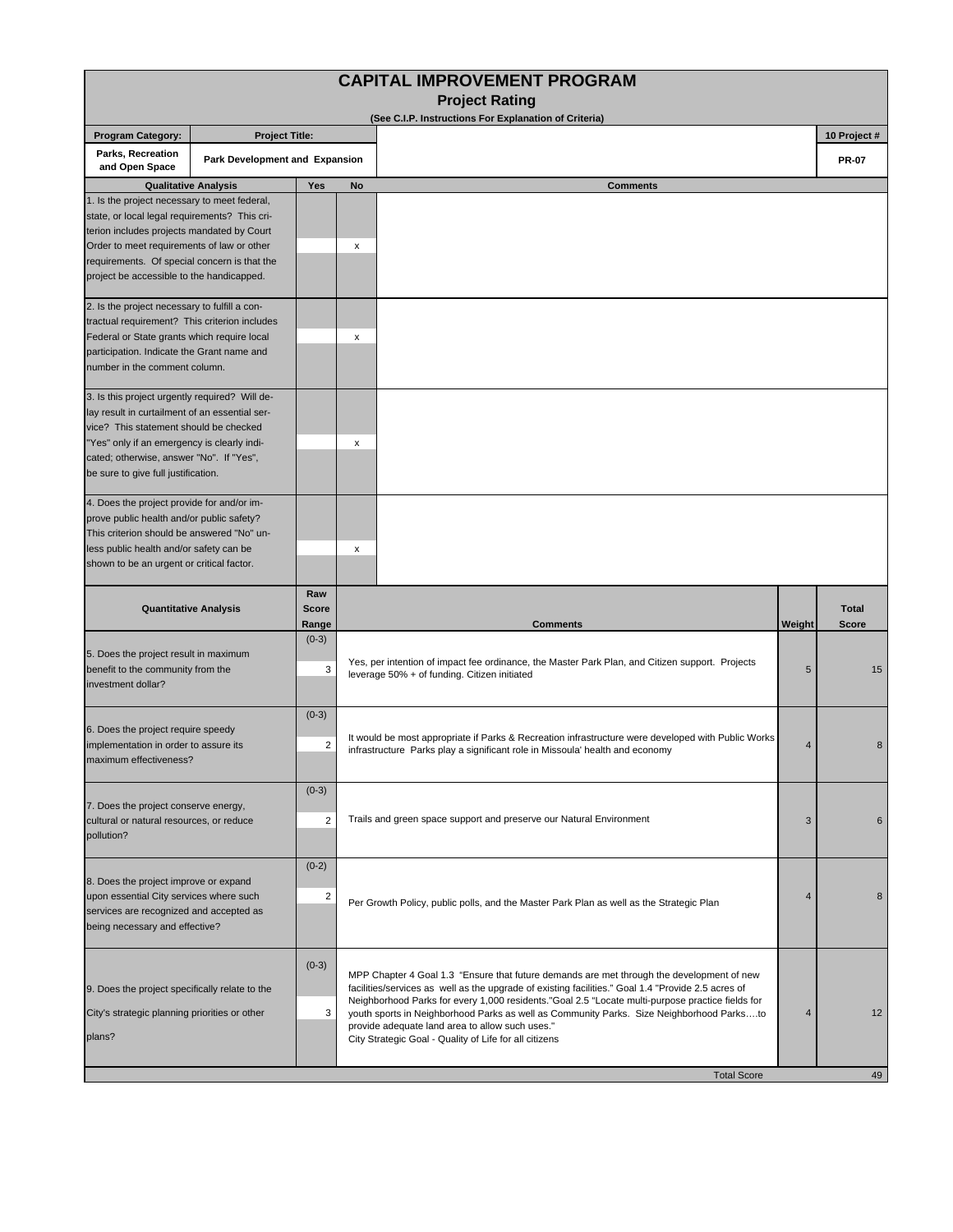| 12 Project # | <b>Project Title:</b>                    |
|--------------|------------------------------------------|
| <b>PR-07</b> | <b>Park Development</b><br>and Expansion |

| <b>Date</b> | <b>Author</b> | <b>Notes</b>                                                                                                                     |
|-------------|---------------|----------------------------------------------------------------------------------------------------------------------------------|
|             |               | In FY07 - LaFray Park Phase I was funded and CTA Architects began design, development of Phase 1. Construction of Phase I at     |
|             |               | Lafray was completed Fall 2008. Pineview Park SID was approved in January 2007. The park is now in City ownership and            |
|             |               | renovation construction was completed 2009.                                                                                      |
|             |               | In 2003 White Pine Park was approved for Phase I development (turf and irrigation) at \$42,000. This project was moved to PR-12. |
|             |               |                                                                                                                                  |
|             |               |                                                                                                                                  |
|             |               |                                                                                                                                  |
|             |               |                                                                                                                                  |
|             |               |                                                                                                                                  |
|             |               |                                                                                                                                  |
|             |               |                                                                                                                                  |
|             |               |                                                                                                                                  |
|             |               |                                                                                                                                  |
|             |               |                                                                                                                                  |
|             |               |                                                                                                                                  |
|             |               |                                                                                                                                  |
|             |               |                                                                                                                                  |
|             |               |                                                                                                                                  |

| <b>Date</b> | Author | Notes |
|-------------|--------|-------|
|             |        |       |
|             |        |       |
|             |        |       |
|             |        |       |
|             |        |       |
|             |        |       |
|             |        |       |
|             |        |       |
|             |        |       |
|             |        |       |
|             |        |       |
|             |        |       |
|             |        |       |
|             |        |       |
|             |        |       |
|             |        |       |
|             |        |       |

| <b>Date</b> | Author | <b>Notes</b> |
|-------------|--------|--------------|
|             |        |              |
|             |        |              |
|             |        |              |
|             |        |              |
|             |        |              |
|             |        |              |
|             |        |              |
|             |        |              |
|             |        |              |
|             |        |              |
|             |        |              |
|             |        |              |
|             |        |              |
|             |        |              |
|             |        |              |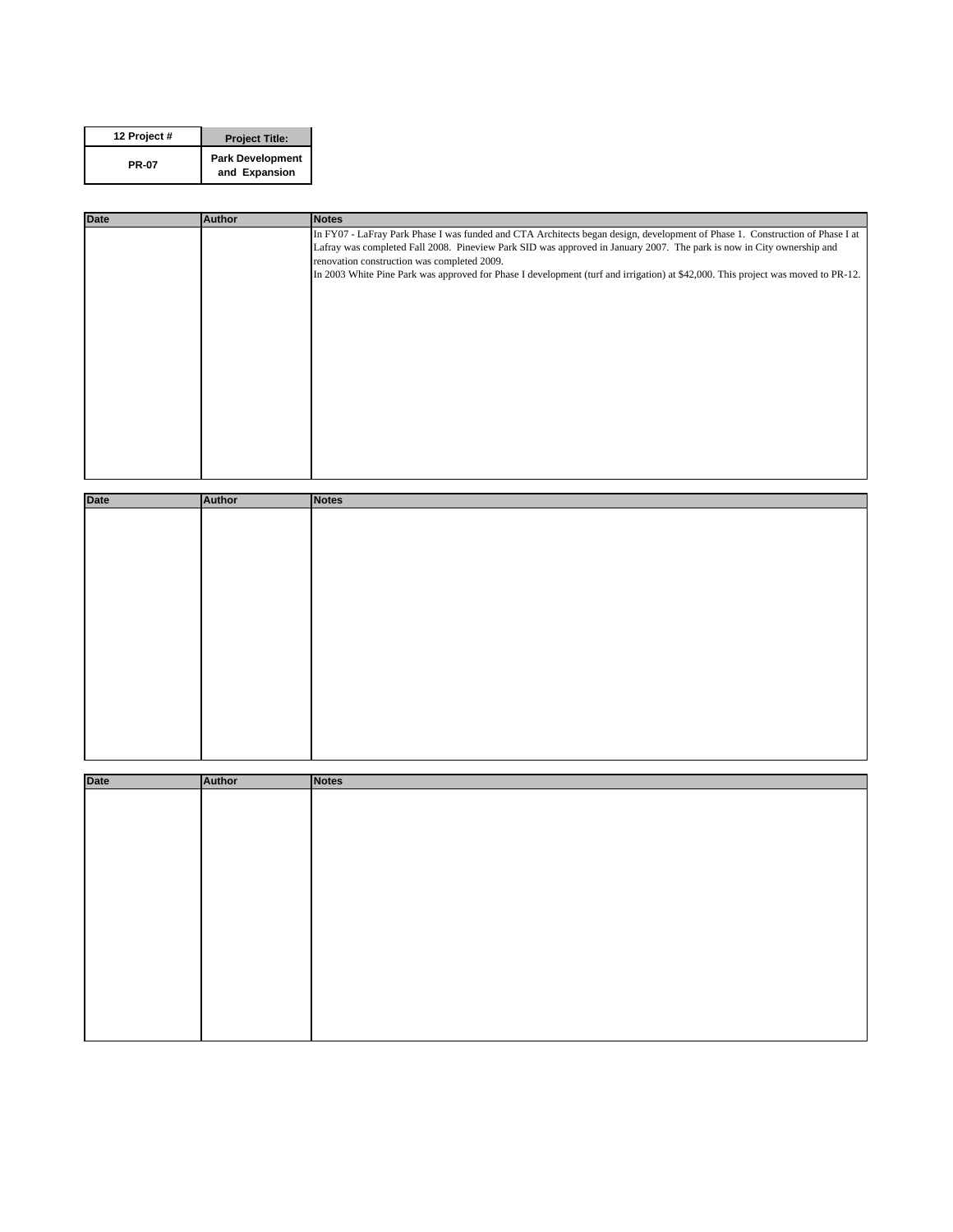| Park Development Projects<br>FY 12                                                              |                            |  | Amount     |            | Source             |              |
|-------------------------------------------------------------------------------------------------|----------------------------|--|------------|------------|--------------------|--------------|
|                                                                                                 | Pleasant View              |  |            | 18,000     | <b>Impact Fees</b> |              |
|                                                                                                 |                            |  | \$<br>\$   | 20,240     | Cash In Lieu       | (settlement) |
| <b>FY14</b>                                                                                     |                            |  |            |            |                    |              |
|                                                                                                 | <b>Pleasant View</b>       |  | \$         | 50,000     | <b>Impact Fees</b> |              |
|                                                                                                 | Fort Missoula (see PR-03)  |  | -\$        | 150,000    | <b>Impact Fees</b> |              |
| FY 15 - Future Park Development as fund are available and plans are complete<br><b>Bellevue</b> |                            |  |            | No funding |                    |              |
|                                                                                                 | Okeefe                     |  |            | No funding |                    |              |
|                                                                                                 | <b>Running W</b>           |  |            | No funding |                    |              |
|                                                                                                 | Play Fair Park             |  | No funding |            |                    |              |
|                                                                                                 | Playground                 |  | \$         | 150,000    |                    |              |
|                                                                                                 | Re-location of 100 Hickory |  | \$         | 1,000,000  |                    |              |

Other Parks ‐ will update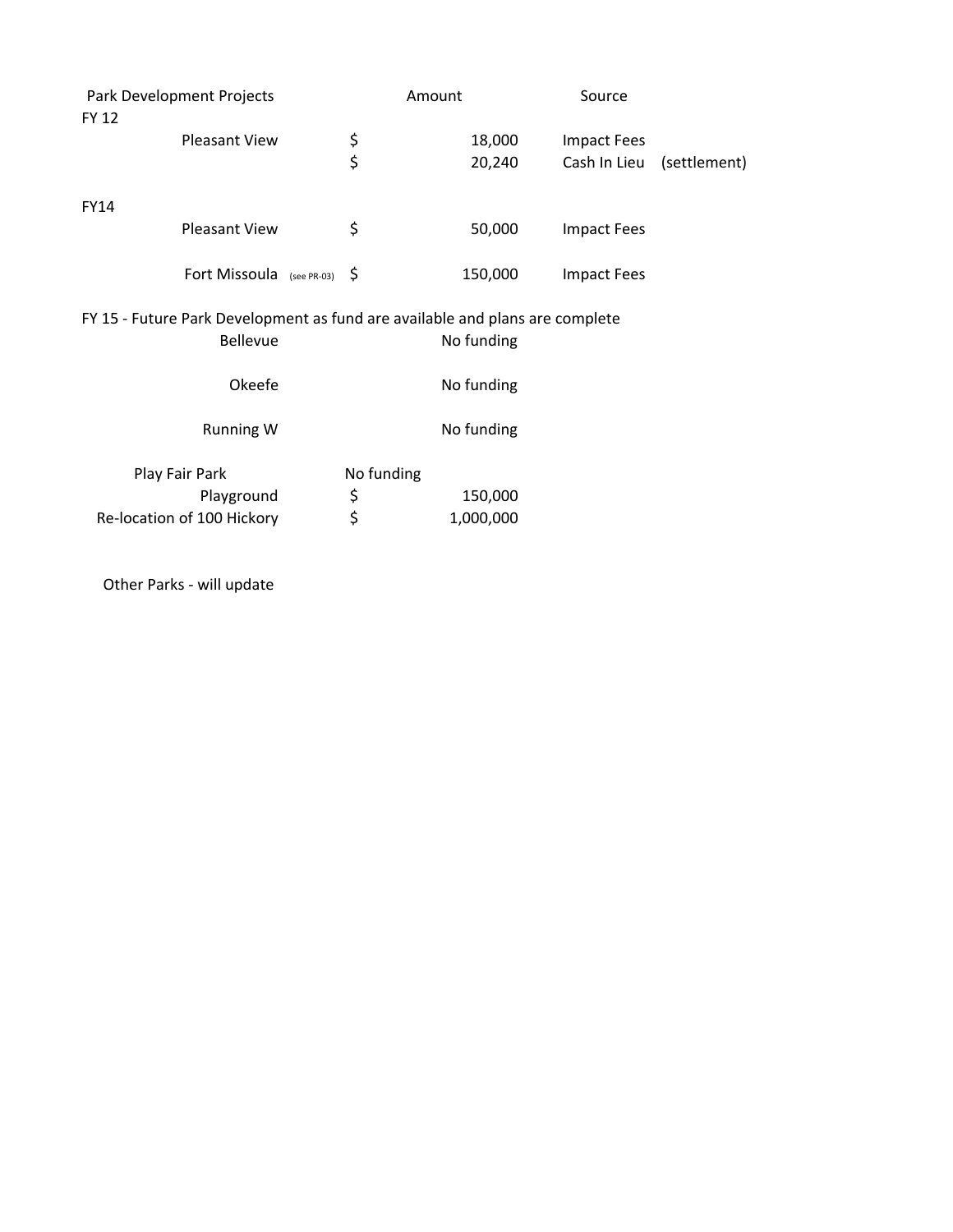|                                                                                 |    | <b>IMPACT FEES PROJECTS FOR FY 12-15</b> |             |    |             |             |         |                                                  |
|---------------------------------------------------------------------------------|----|------------------------------------------|-------------|----|-------------|-------------|---------|--------------------------------------------------|
|                                                                                 |    | <b>FY12</b>                              | <b>FY13</b> |    | <b>FY14</b> | <b>FY15</b> |         |                                                  |
| <b>Starting Balance</b>                                                         |    | 105,420                                  | 115,815     |    | 205,815     |             | 95,815  |                                                  |
| <b>Projects Budgets</b>                                                         |    | 79,605                                   |             |    | 200,000     |             |         |                                                  |
| Projects Revenue                                                                |    | 90,000                                   | 90,000      |    | 90,000      |             | 90,000  |                                                  |
| Balance                                                                         |    | 115,815                                  | 205,815     |    | 95,815      |             | 185,815 |                                                  |
| Projects                                                                        |    | <b>FY12</b>                              | <b>FY13</b> |    | <b>FY14</b> | <b>FY15</b> |         |                                                  |
|                                                                                 |    |                                          |             |    |             |             |         | balance to<br>developer to be<br>paid by Cash in |
| 44 Ranch Balance Impact Fees                                                    | \$ | 50,000                                   | \$          |    |             | \$          |         | Lieu                                             |
| Silver Park - (No funding needed yet)<br>(MRA may need funding in future years) | \$ |                                          | \$          | \$ |             |             |         |                                                  |
| Turf/Forestry Equipment                                                         | \$ |                                          |             | \$ |             |             |         |                                                  |
| New Parks - Expend balances                                                     | \$ | 29,605                                   |             |    |             |             |         |                                                  |
| <b>Pleasant View</b>                                                            |    |                                          |             | \$ | 100,000     |             |         |                                                  |
| Fort Missoula                                                                   |    |                                          |             | Ś. | 100,000     |             |         |                                                  |
| Total                                                                           | S  | 79,605                                   | \$          | Ś  | 200,000     | \$          |         |                                                  |

**FY 12 Projects**

**44 Ranch ‐ Payments per Development Agreement ‐FY 12 ‐ Final for Impact Fees**

**Silver Park ‐ MRA may need funding in future years**

**Turf/Forestry Equipment ‐ no projects at this time**

**Pleasantview Park ‐ Safety repairs, tree replacements & water/utility savings**

**Fort Missoula Regional Park ‐ Engineering related to Wood waste & DNRC Grant of \$300 K**

**Whitaker Park ‐ Private fundraising and grants to match Impact fees and Cash in Lieu for playground**

**Installation to replace existing playground. Estimate Private Grants = 75K**

**New Parks ‐ Expand out balances from previous years in FY 12 if not expended in FY 11**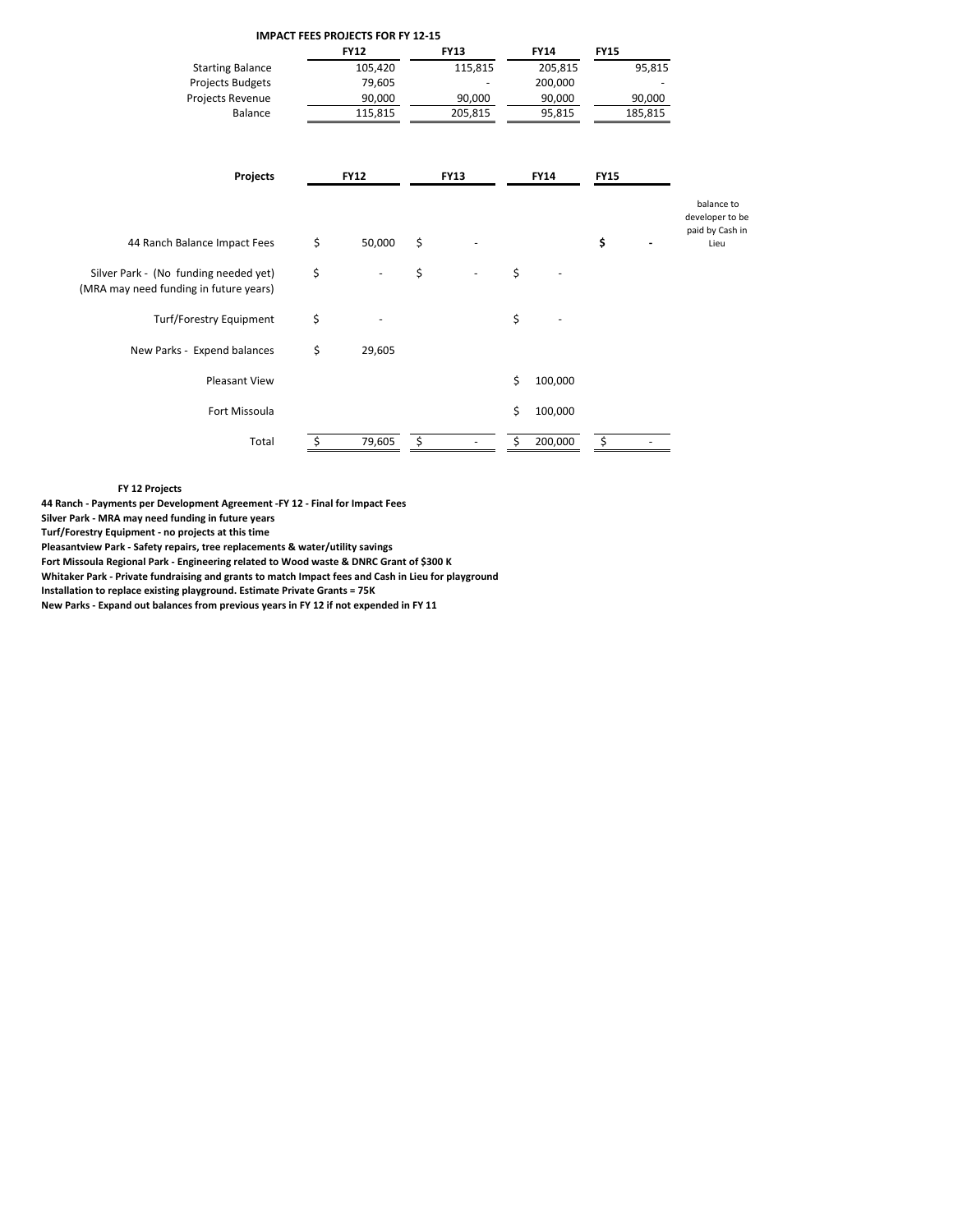|  |  |  | Cash In lieu Worksheet |  |
|--|--|--|------------------------|--|
|--|--|--|------------------------|--|

|               |      | Revenue |            |
|---------------|------|---------|------------|
|               | 2011 | \$      | 20,640.00  |
|               | 2010 | \$      | 40.206.00  |
|               | 2009 | \$      | 120,576.04 |
|               | 2008 | \$      | 31,484.00  |
|               | 2007 | \$      | 68.246.27  |
|               | 2006 | \$      | 12.000.00  |
|               | 2005 | \$      | 26,692.63  |
|               | 2004 | \$      | 25.026.12  |
|               | 2003 | \$      | 9.234.00   |
| 2002 & prior  |      | \$      | 22.525.49  |
|               |      |         |            |
| Total Revenue |      | \$      | 376.630.55 |
|               |      |         |            |

| <b>Bid Plans</b><br>Total | 376,630.55 | æ |  |
|---------------------------|------------|---|--|
| Plus LaFray Donation      | 6,580.00   |   |  |

| <b>Total Revenue</b>   | 383.210.55      |                           |          |                                                                                |
|------------------------|-----------------|---------------------------|----------|--------------------------------------------------------------------------------|
| <b>Total Expenses:</b> |                 |                           |          |                                                                                |
| FY08                   | \$<br>4.855.78  |                           |          | Kim Williams Trail Revenue into this account directly paid to KW trail project |
| FY09                   | \$<br>5.350.00  | <b>Kim Williams Trail</b> |          |                                                                                |
| FY10                   | \$<br>5.910.00  | <b>Tonkin Trail</b>       | Farviews |                                                                                |
| <b>FY11</b>            | \$<br>10.000.00 | Tonkin Trail              | Farviews |                                                                                |
| <b>FY11</b>            | \$<br>49.446.00 | Carter Court              | LaFray   | 4                                                                              |
|                        |                 |                           |          |                                                                                |

Total Available in C.I.L. 307,648.77

| <b>Revenue Detail</b> | Amount                | <b>Subdivision</b>              | total                 | Neigborhood              |                                | <b>Expended or Encumber</b> |
|-----------------------|-----------------------|---------------------------------|-----------------------|--------------------------|--------------------------------|-----------------------------|
| 2011                  | 20,240.00<br>\$       | <b>Pleasant View</b>            |                       | <b>PleasantView Only</b> |                                |                             |
|                       | 400.00<br>\$          | <b>Bid Plans</b>                |                       |                          |                                |                             |
| subtotal              |                       | \$                              | 20,640.00             |                          | 7                              |                             |
|                       |                       |                                 |                       |                          |                                |                             |
|                       |                       |                                 |                       |                          |                                |                             |
| 2010                  | \$<br>31,591.00       |                                 |                       | <b>River Place</b>       | 4                              | <b>Milwaukee Trail</b>      |
|                       | \$<br>3,465.00        |                                 |                       | <b>Farview</b>           | 1<br>1                         | <b>Whitiker Park</b>        |
|                       | \$<br>5,000.00        | LaFray                          | 50,000.00             | <b>Farview</b>           |                                | <b>Northview Park</b>       |
|                       | \$<br>150.00          | <b>Bid Plans</b>                |                       |                          |                                |                             |
| subtotal              |                       |                                 | 40,206.00             |                          |                                |                             |
|                       |                       |                                 |                       |                          |                                |                             |
| 2009                  | 110                   | <b>Bid Plans</b>                |                       |                          |                                |                             |
| $11 - Jun$            | 49,446.00             | Carter Court                    |                       |                          | 4                              |                             |
| 17-Mar                | 22,069.04             | <b>Grove Street</b>             |                       | Farview                  | 6                              |                             |
| 8-Aug<br>$14$ -Jul    | 12,000.00<br>8,000.00 | Landons Way<br>Emma Dickinson   |                       | <b>River Road</b>        | $\mathbf{1}$<br>$\overline{4}$ |                             |
| 24-Jul                | 25,601.00             | Orchard PH1                     |                       | <b>Target Range</b>      | 6                              |                             |
|                       | 3,350.00              | <b>Kim Williams</b>             | 3,350.00              | 4,855.00                 |                                |                             |
| subtotal              |                       |                                 | 120,576.04            |                          |                                |                             |
|                       |                       |                                 |                       |                          |                                |                             |
| 2008                  | 8,484.00              | Maple Brook                     |                       | <b>Target Range</b>      | 6                              |                             |
|                       | 5,000.00              | Southgate Triangle              |                       | Southgate Triangle       | 5                              |                             |
|                       | 11,000.00             | Landons Way                     |                       | Farview                  | $\mathbf{1}$                   |                             |
| subtotal              | 7,000.00              | <b>Kim Williams</b>             | 7,000.00<br>31,484.00 | 5,350.00                 |                                |                             |
|                       |                       |                                 |                       |                          |                                |                             |
| 2007                  | 68246.27              | Mullan (The Valley)             |                       | Mullan                   | 3                              |                             |
| subtotal              |                       |                                 | 68,246.27             |                          |                                |                             |
|                       |                       |                                 |                       |                          |                                |                             |
| 2006                  | 12000                 | <b>Landons Way</b>              |                       | Farview                  |                                |                             |
| subtotal              |                       |                                 | 12,000.00             |                          |                                |                             |
| 2005                  | 2230                  | Mullan Trail                    |                       | Mullan                   | 3                              |                             |
|                       | 9384.54               | <b>Country Crest</b>            |                       | Mullan                   | 3                              |                             |
|                       | 7719.2                | <b>Countrest Crest Pay 2</b>    |                       | Mullan                   | 3                              |                             |
|                       | 7358.89               | Streamside                      |                       | <b>River Road</b>        | $\overline{4}$                 |                             |
| subtotal              |                       |                                 | 26,692.63             |                          |                                |                             |
|                       |                       |                                 |                       |                          |                                |                             |
| 2004                  | 5739                  | <b>Hungtinton Place</b>         |                       | Fort to Franklin         | $\overline{2}$                 |                             |
|                       | 5792.93               | Hellgate                        |                       | Mullan                   | 3                              |                             |
|                       | 9520                  | <b>MCC Addition Dinsmore</b>    |                       | <b>River Road</b>        | 4                              |                             |
| subtotal              | 3974.19               | Carline #3                      |                       | Fort to Franklin         | $\overline{2}$                 |                             |
|                       |                       |                                 | 25,026.12             |                          |                                |                             |
| 2003                  | 8734                  | <b>Craftsman Place</b>          |                       | <b>River Road</b>        | 4                              |                             |
|                       | 500                   | Fairview                        |                       | Fort to Franklin         | 2                              |                             |
| subtotal              |                       |                                 | 9,234.00              |                          |                                |                             |
|                       |                       |                                 |                       |                          |                                |                             |
| 2002                  | 4444.44               | <b>Jullian Court</b><br>10/2000 |                       | <b>River Road</b>        | 4                              |                             |
|                       | 9766.66               | River Road Estates 12/2000      |                       | <b>River Road</b>        | 4                              |                             |
|                       | 8314.39               | unknown                         | 22,525.49             | <b>River Road</b>        | $\overline{4}$                 |                             |
| subtotal              |                       |                                 |                       |                          |                                |                             |

376,630.55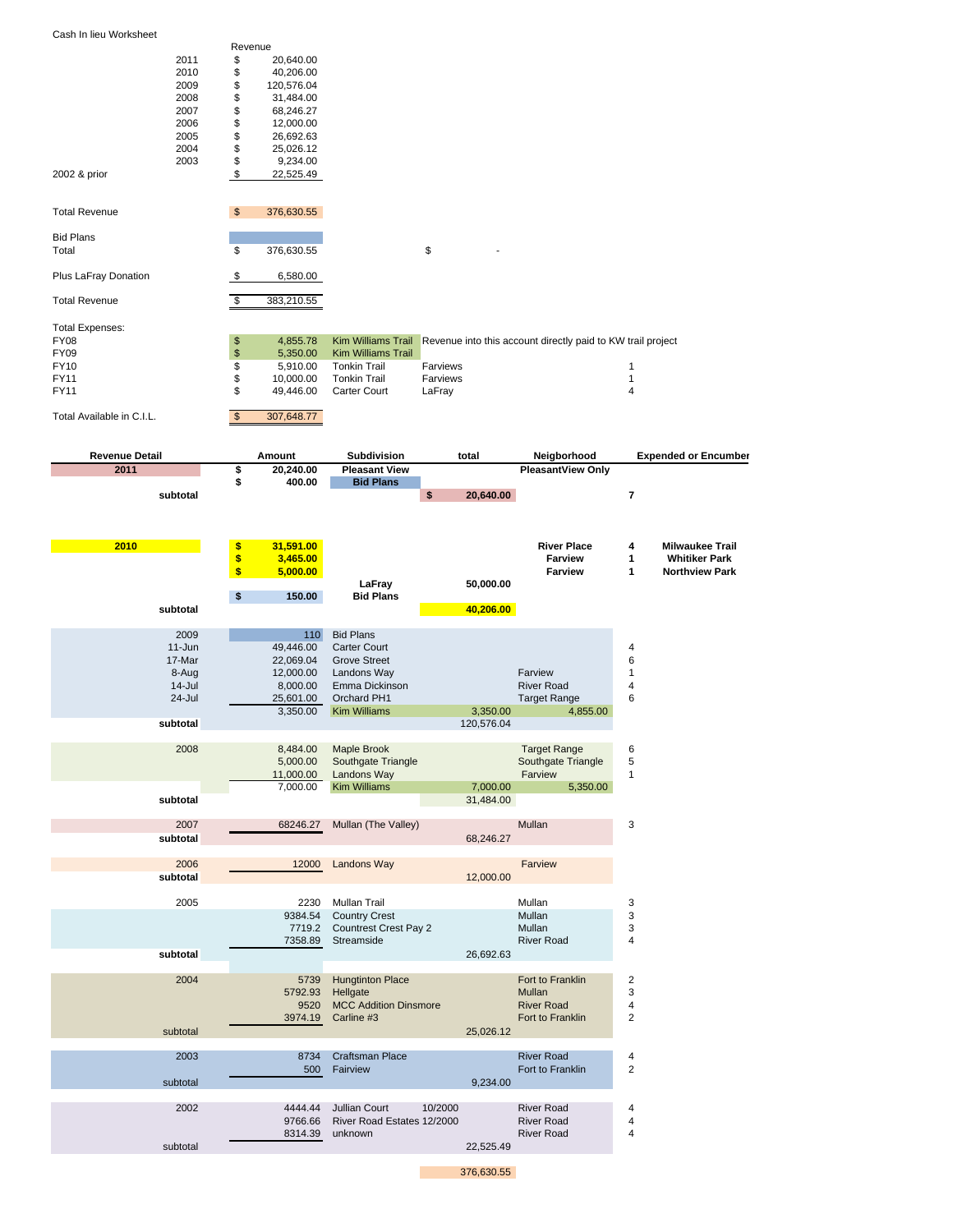| Key:                         |    |                      |                   |                  |              |                |                |                  |
|------------------------------|----|----------------------|-------------------|------------------|--------------|----------------|----------------|------------------|
| Farview                      |    |                      |                   |                  |              |                |                |                  |
| Fort to Franklin             |    |                      |                   |                  |              |                |                |                  |
| Mullan                       | 3  |                      |                   |                  |              |                |                |                  |
| <b>River Road</b>            |    |                      |                   |                  |              |                |                |                  |
| Southgate Triange            | 5  |                      |                   |                  |              |                |                |                  |
| <b>Target Range</b>          | 6  |                      |                   |                  |              |                |                |                  |
| PleasantView                 |    |                      |                   |                  |              |                |                |                  |
|                              |    |                      |                   |                  |              |                |                | Expended or Encu |
| <b>Total By Neigbhorhood</b> |    |                      |                   |                  |              |                |                |                  |
|                              |    | <b>Total Revenue</b> | Expended          | Encumber         |              | <b>Balance</b> |                |                  |
| Farview                      | \$ | 40,000.00            | \$<br>15,910.00   | \$<br>20,000.00  | \$           | 4,090.00       |                | \$<br>15,910.00  |
| Fort to Franklin             | \$ | 10,213.19            |                   |                  |              | 10,213.19      |                |                  |
| Mullan                       | \$ | 93,372.94            |                   |                  |              | 93,372.94      |                |                  |
| <b>River Road</b>            | \$ | 143,755.38           | \$<br>49,446.00   | 62,718.38        | $\mathbf{s}$ | 31,591.00      |                | Milwaukee Trail  |
| Southgate Triange            | \$ | 5,000.00             |                   |                  |              | 5,000.00       |                |                  |
| <b>Target Range</b>          | \$ | 56,154.04            |                   |                  |              | 56,154.04      |                |                  |
| Kim Willams                  | \$ | 10,350.00            | \$<br>10,205.00   |                  |              | 145.00         |                |                  |
| <b>Bid Plan Forfeit</b>      | \$ | 660.00               |                   |                  | \$           | 660.00         |                |                  |
| Pleasantview Only            | \$ | 20,240.00            | 0                 |                  |              | 20,240.00      |                |                  |
| <b>Whitiker Park Only</b>    | \$ | 3,465.00             | O.                | \$<br>30,000     | \$           | 33,465.00      | $\overline{2}$ |                  |
| total                        | \$ | 383,210.55           | \$<br>75,561.00   | \$<br>112,718.38 |              |                |                |                  |
|                              |    |                      |                   |                  |              |                |                |                  |
|                              |    |                      |                   |                  |              |                |                |                  |
| Expended FY08                | \$ | 5.350.00             | Kim Williams Arco |                  |              |                |                |                  |
| Expended FY09                | \$ | 4,855.00             | Kim Williams Arco |                  |              |                |                |                  |

| Actual Expended FY10 |                  | 5,910.00 Tonkin Trail  |
|----------------------|------------------|------------------------|
| Expended FY11        |                  | 10.000.00 Tonkin Trail |
| Finance Transfer     | 49,446.00 LaFray |                        |
| Balance              | \$ 307,649.55    |                        |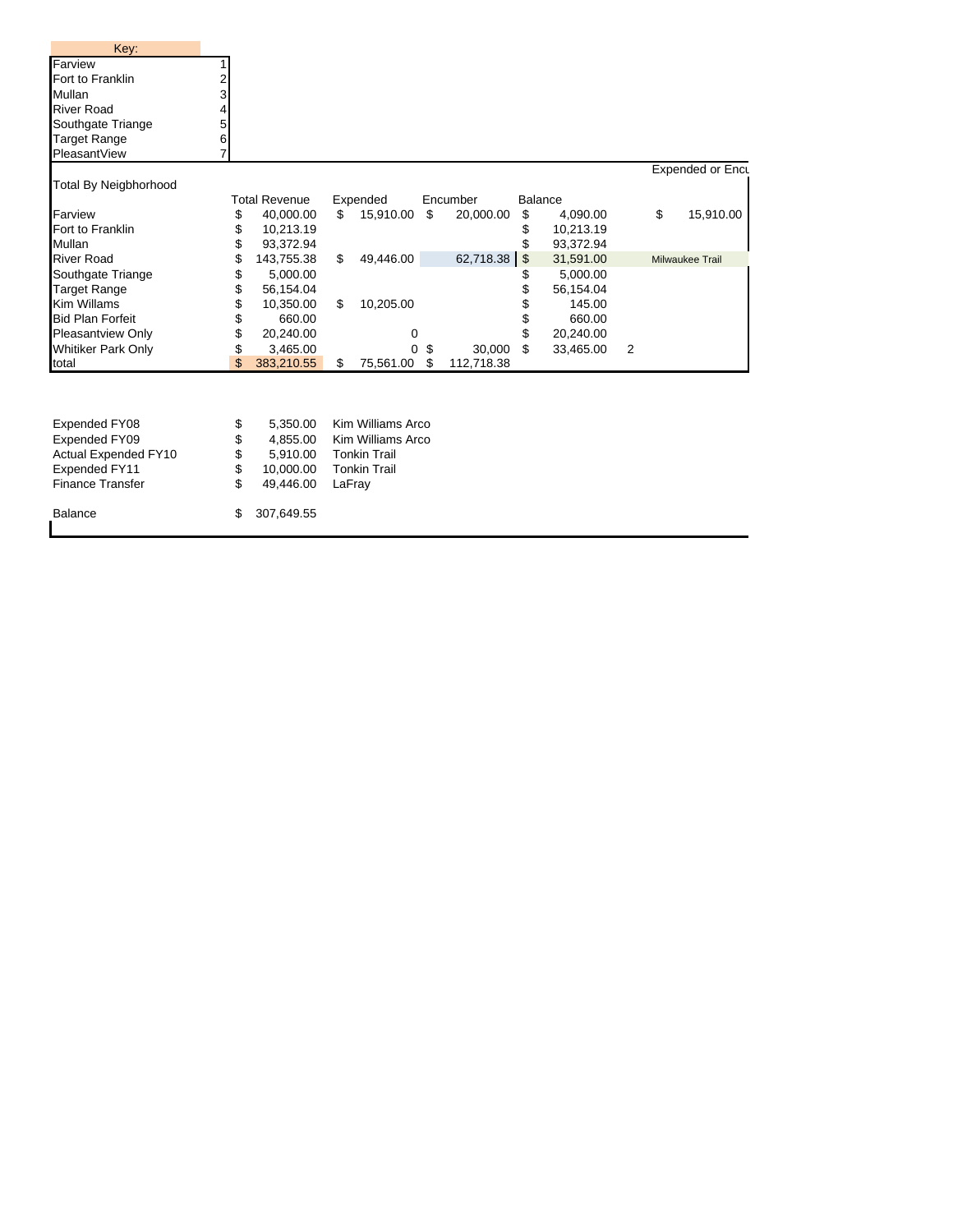| FY 09:                           | 44 Ranch Development Agreement                                                        |               | \$<br>452,000 |              | 44 Ranch<br>220,000<br>\$      | <b>Impact Fees</b> |
|----------------------------------|---------------------------------------------------------------------------------------|---------------|---------------|--------------|--------------------------------|--------------------|
|                                  | Cash In lieu                                                                          | \$<br>68,000  |               | The Valley   | 102,000<br>\$<br>322,000<br>\$ | Cash In Lieu       |
| <b>FY10</b>                      |                                                                                       |               |               |              |                                |                    |
|                                  | <b>Impact Fees</b>                                                                    | \$<br>200,000 |               |              | (Finance over 3 years)         |                    |
|                                  | Cash In lieu                                                                          | \$<br>34,000  |               | <b>Flynn</b> | Not collected as of 3-17-11    |                    |
| Impact Fees: 2013 - 2015 annual  |                                                                                       | \$<br>150,000 |               |              |                                |                    |
|                                  | Total 44 Ranch IF + CiL, Ph 1 + partial Ph 2                                          | \$<br>452,000 |               |              |                                |                    |
|                                  | *NOTE: Cash in Lieu needs to be appropriated to qualifying projects, such as 44 Ranch |               |               |              |                                |                    |
|                                  | Cash in lieu collected:                                                               | \$<br>68,246  |               |              |                                |                    |
|                                  | Cash in lieu anticipated in 2010                                                      | \$<br>34,000  |               |              |                                |                    |
| (see note above)                 |                                                                                       |               |               |              |                                |                    |
| total impact fees                |                                                                                       | \$<br>350,000 |               |              |                                |                    |
| total CIL                        |                                                                                       | \$<br>102,000 |               |              |                                |                    |
| Total to 44 Ranch                |                                                                                       | \$<br>452,000 |               |              |                                |                    |
| Paid OUT                         |                                                                                       |               |               |              |                                |                    |
| <b>Impact Fees</b>               |                                                                                       | \$<br>295,000 |               |              |                                |                    |
| total remaining to pay out of IF |                                                                                       | \$<br>55,000  |               |              |                                |                    |
|                                  |                                                                                       |               |               |              |                                |                    |
| Total out of Cash in Lieu        |                                                                                       | \$<br>102,000 |               |              |                                |                    |
|                                  | total                                                                                 | \$<br>452,000 |               |              |                                |                    |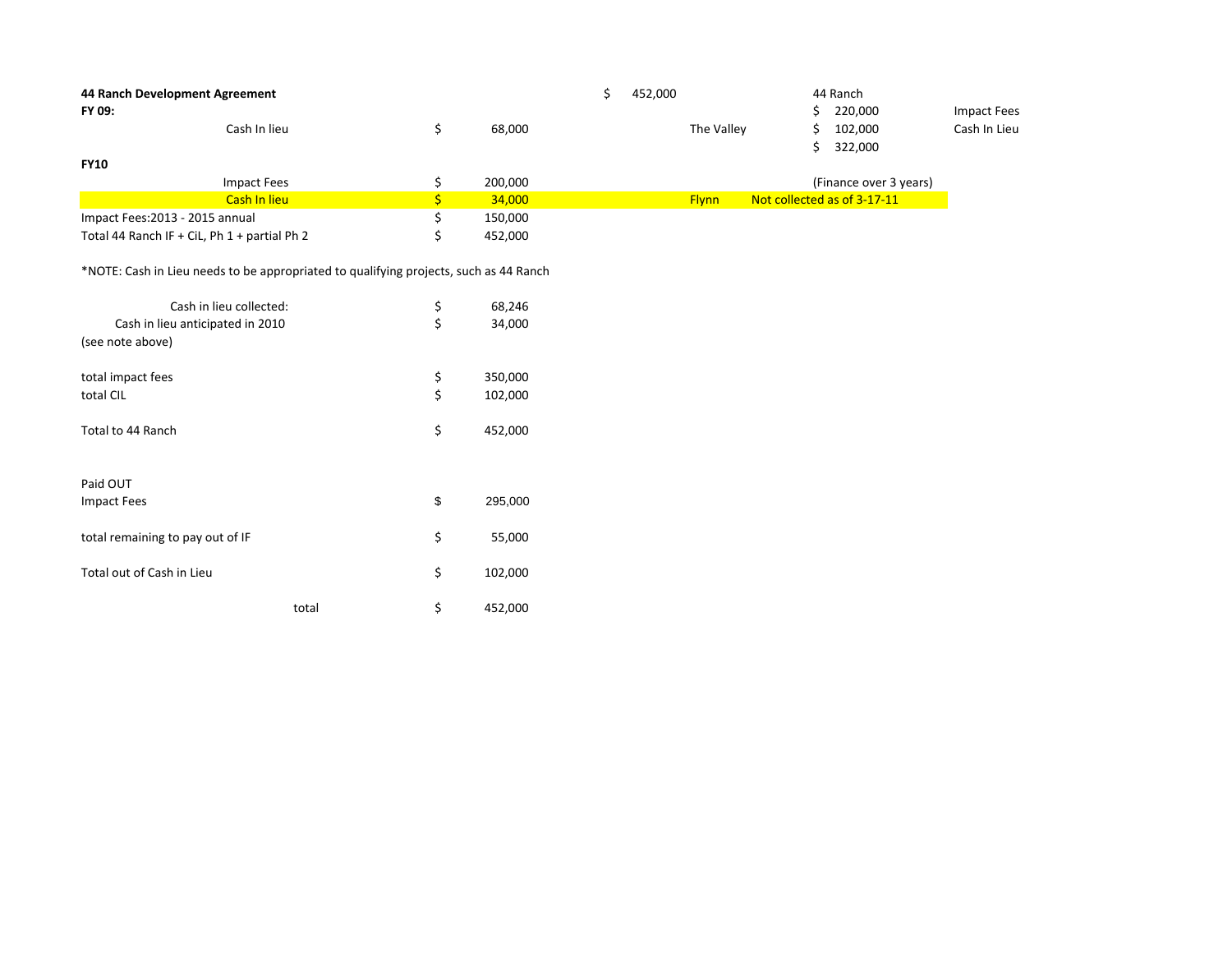#### **Project Priority 1 Year FY12 & FY14**

| <b>Pleasant View</b>                                                          |                       |                                                                                                                              |                                  |
|-------------------------------------------------------------------------------|-----------------------|------------------------------------------------------------------------------------------------------------------------------|----------------------------------|
| <b>Acres</b>                                                                  | 5.37                  |                                                                                                                              |                                  |
| Phase I<br>Grading & Seeding<br>Irrigation<br>Turf<br>Blvd, Trees & Sidewalks | Costs                 | To be completed by Developer<br>To be completed by Developer<br>To be completed by Developer<br>To be completed by Developer |                                  |
| <b>Credited Developer</b>                                                     | \$86,000              | <b>Projected Date</b><br><b>FY12</b>                                                                                         |                                  |
| <b>Impact Fees not</b><br>collected by City                                   |                       |                                                                                                                              |                                  |
| <b>Phase II</b>                                                               |                       |                                                                                                                              |                                  |
| Large Amenities                                                               | \$240,000             |                                                                                                                              |                                  |
| <b>Picnic Shelter</b>                                                         | \$50,000              |                                                                                                                              |                                  |
| Restroom<br><b>Professional Services</b>                                      | \$35,000<br>\$100,000 |                                                                                                                              |                                  |
| Contingencies                                                                 | \$75,000              |                                                                                                                              |                                  |
|                                                                               |                       | <b>Projected Date</b>                                                                                                        |                                  |
| <b>Total</b>                                                                  | \$500,000             | <b>FY14</b>                                                                                                                  |                                  |
|                                                                               |                       | <b>Pending Neighborhood SID Request</b>                                                                                      |                                  |
| <b>Grand Total</b>                                                            | \$500,000             |                                                                                                                              | <b>Cost per Acre</b><br>\$93,110 |
|                                                                               |                       |                                                                                                                              | (Phase 2 Only)                   |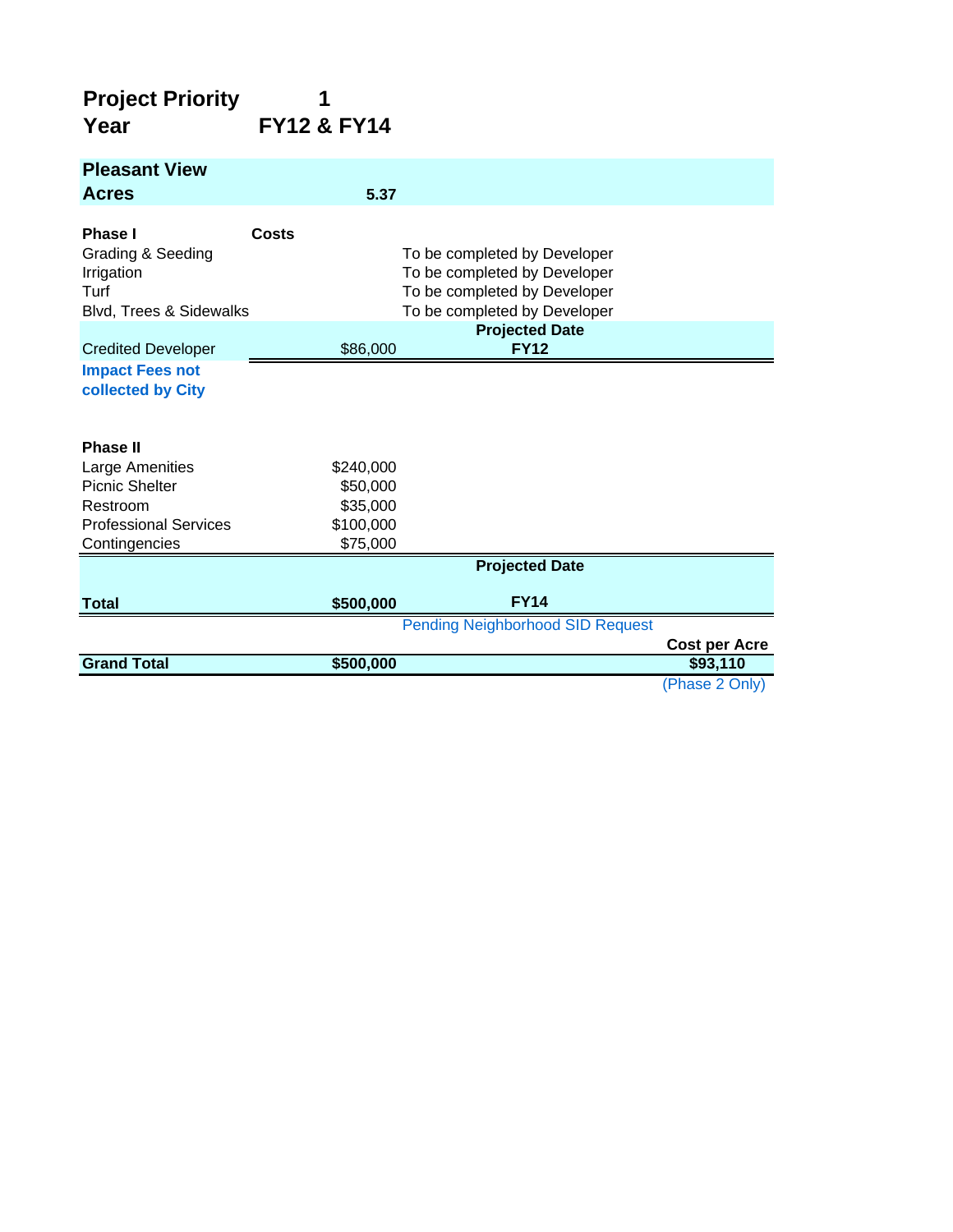| <b>Project Priority</b> |             |
|-------------------------|-------------|
| Year                    | <b>FY12</b> |

| <b>Whitaker</b>                |                          |
|--------------------------------|--------------------------|
| <b>Acres</b>                   | 2.27                     |
|                                |                          |
| Phase I                        | Costs                    |
| <b>Grading &amp; Site Prep</b> | \$26,000                 |
| Irrigation                     | \$30,000                 |
| Plantings & Turf               | \$20,000                 |
| Trails                         | \$41,000                 |
| Furnishings                    | \$15,000                 |
| <b>Professional Services</b>   | \$41,000                 |
| Contingencies                  | \$31,000                 |
|                                | <b>Projected Date</b>    |
| <b>Total</b>                   | \$204,000<br><b>FY13</b> |

| <b>Phase II</b>              |                          |                      |
|------------------------------|--------------------------|----------------------|
| Large Amenities/Shelter      | \$100,000                |                      |
| Restroom                     | \$35,000                 |                      |
| <b>Professional Services</b> | \$50,000                 |                      |
| Contingencies                | \$20,500                 |                      |
| Subtotal                     | \$205,500 Projected Date |                      |
| <b>Total</b>                 | \$205,500<br><b>FY14</b> |                      |
|                              |                          |                      |
|                              |                          | <b>Cost per Acre</b> |
| <b>Grand Total</b>           | \$409,500                | \$180,396            |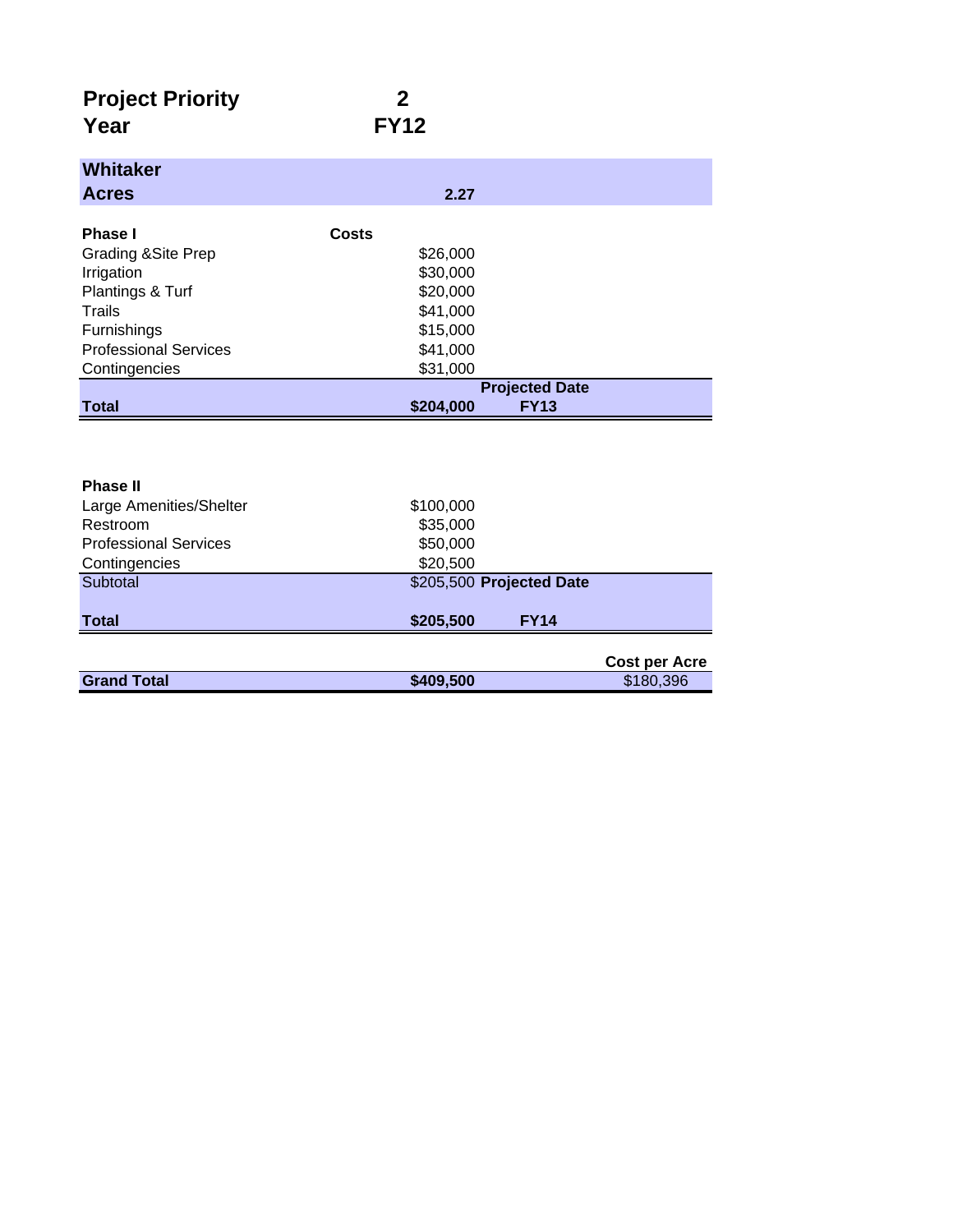## **FY15 & FY 16**

| <b>Bellevue</b>                                           |                       |                          |                      |
|-----------------------------------------------------------|-----------------------|--------------------------|----------------------|
| <b>Acres</b>                                              | 7.85                  |                          |                      |
|                                                           |                       |                          |                      |
| Phase I                                                   | Costs                 |                          |                      |
| <b>Grading &amp; Soil Preparation</b><br><b>Utilities</b> | \$115,000<br>\$45,000 |                          |                      |
| Irrigation & Plantings                                    | \$88,000              |                          |                      |
| Trails/Furnishings/Ditch Mitigation                       | \$142,000             |                          |                      |
| <b>Professional Services</b>                              | \$120,000             |                          |                      |
| Contingencies                                             | \$90,000              |                          |                      |
|                                                           |                       | <b>Projected Date</b>    |                      |
| <b>Total</b>                                              | \$600,000             | <b>FY15</b>              |                      |
|                                                           |                       |                          |                      |
| <b>Phase II</b>                                           | Costs                 |                          |                      |
| Large Amenities                                           | \$325,000             |                          |                      |
| <b>Professional Services</b>                              | \$100,000             |                          |                      |
| Contingencies                                             | \$75,000              |                          |                      |
| Total                                                     |                       | \$500,000 Projected Date |                      |
|                                                           |                       |                          |                      |
| <b>Total</b>                                              | \$500,000             | <b>FY16</b>              |                      |
|                                                           |                       |                          |                      |
|                                                           |                       |                          | <b>Cost per Acre</b> |
| <b>Grand Total</b>                                        | \$1,100,000           |                          | \$140,127            |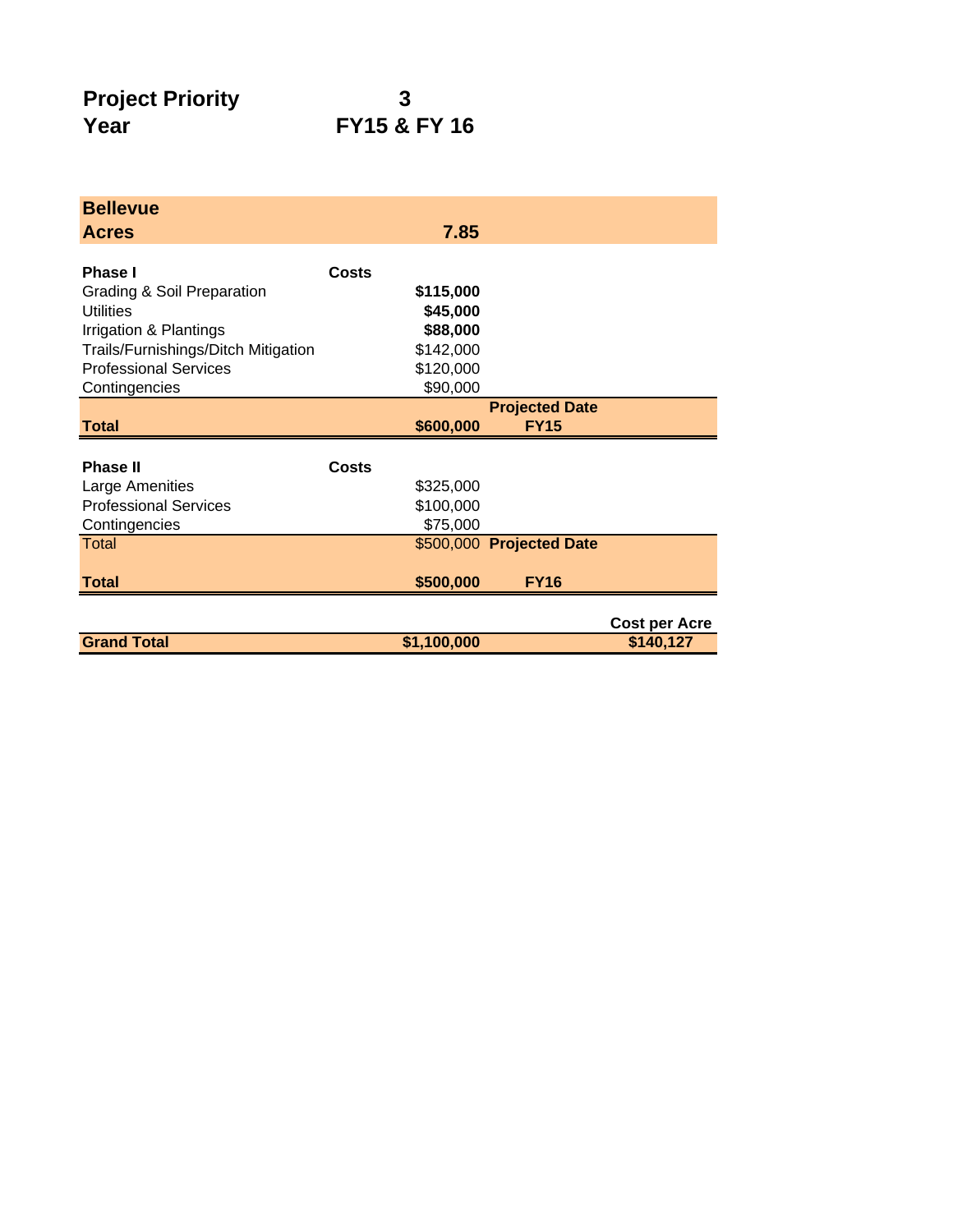### **Project Priority 4<br>
Year FY16 & Year FY16 & FY 17**

| <b>O'Keefe Ranch</b>            |           |                                                              |  |
|---------------------------------|-----------|--------------------------------------------------------------|--|
| <b>Acres</b>                    | 10.20     |                                                              |  |
| <b>Phase I</b>                  | Costs     |                                                              |  |
|                                 |           |                                                              |  |
| Grading & Seeding<br>Irrigation |           | To be completed by Developer<br>To be completed by Developer |  |
| Plantings                       |           |                                                              |  |
| <b>Trails</b>                   |           |                                                              |  |
| Furnishings                     | \$510,000 |                                                              |  |
| <b>Professional Services</b>    | \$102,000 |                                                              |  |
| Contingencies                   | \$76,500  |                                                              |  |
|                                 |           | <b>Projected Date</b>                                        |  |
| <b>Total</b>                    | \$688,500 | <b>FY16</b>                                                  |  |
|                                 |           |                                                              |  |
|                                 |           |                                                              |  |
|                                 |           |                                                              |  |
| <b>Phase II</b>                 |           |                                                              |  |
| Large Amenities                 | \$300,000 |                                                              |  |
| Picnic Shelter                  | \$60,000  |                                                              |  |
| Restroom                        | \$45,000  |                                                              |  |
| <b>Professional Services</b>    | \$71,000  |                                                              |  |
| Contingencies                   | \$103,000 |                                                              |  |
| Subtotal                        |           | \$579,000 Projected Date                                     |  |
| <b>Total</b>                    | \$579,000 | <b>FY17</b>                                                  |  |
|                                 |           |                                                              |  |

|                    |             | <b>Cost per Acre</b> |
|--------------------|-------------|----------------------|
| <b>Grand Total</b> | \$1,267,500 | \$124,265            |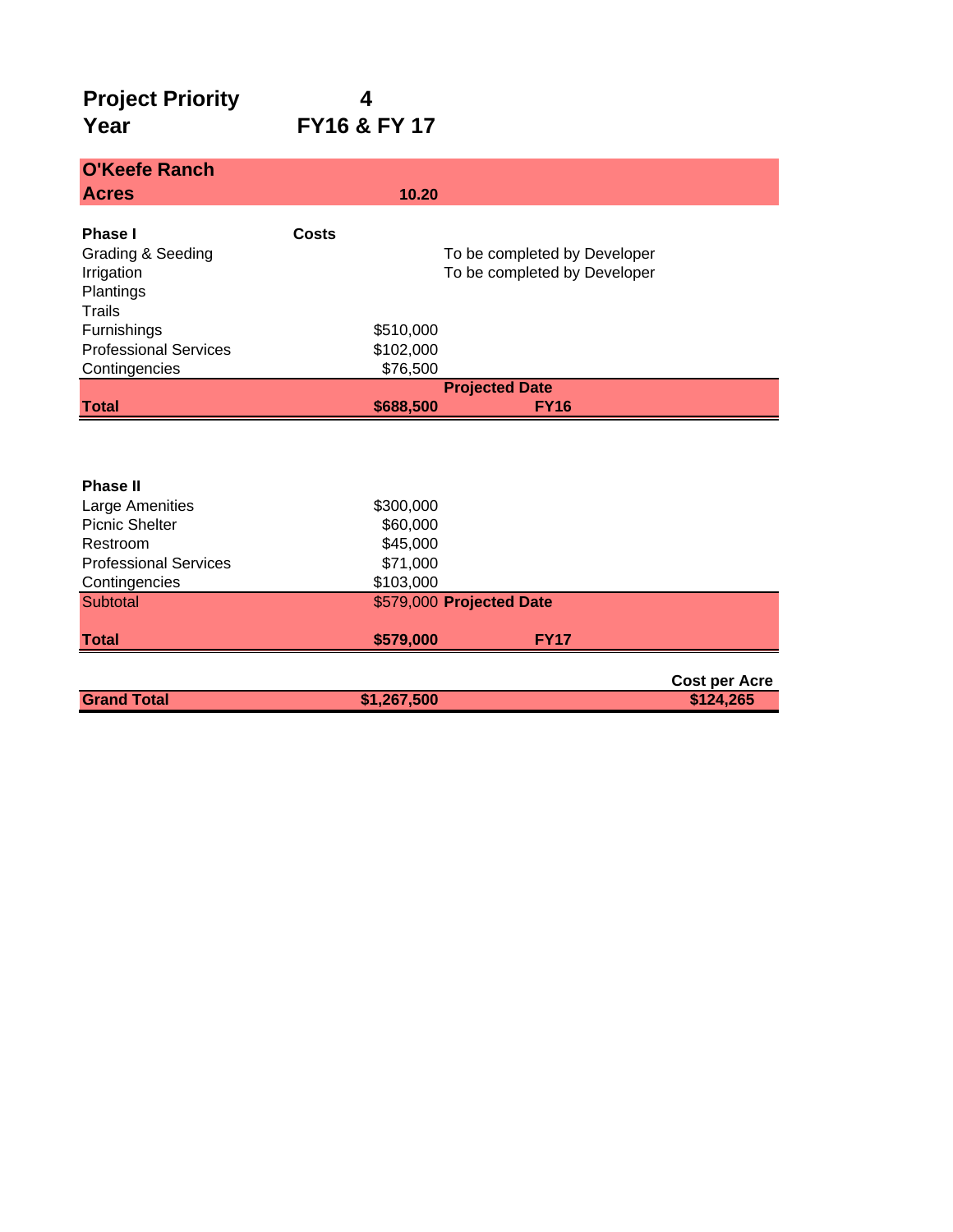#### **Project Priority 5 Year FY17 & FY 18**

| <b>Running W Ranch</b>                                            |       |                      |                                                              |                      |
|-------------------------------------------------------------------|-------|----------------------|--------------------------------------------------------------|----------------------|
| <b>Acres</b>                                                      |       | 5.00                 |                                                              |                      |
| Phase I<br>Grading & Seeding<br>Irrigation<br>Plantings<br>Trails | Costs |                      | To be completed by Developer<br>To be completed by Developer |                      |
| Furnishings                                                       |       | \$350,000            |                                                              |                      |
| <b>Professional Services</b>                                      |       | \$70,000             |                                                              |                      |
| Contingencies                                                     |       | \$52,000             |                                                              |                      |
|                                                                   |       |                      | <b>Projected Date</b>                                        |                      |
| <b>Total</b>                                                      |       | \$472,000            | <b>FY17</b>                                                  |                      |
|                                                                   |       |                      |                                                              |                      |
| <b>Phase II</b>                                                   |       |                      |                                                              |                      |
| Large Amenities                                                   |       | \$235,000            |                                                              |                      |
| Picnic Shelter<br>Restroom                                        |       | \$45,000             |                                                              |                      |
| <b>Professional Services</b>                                      |       | \$35,000<br>\$46,000 |                                                              | \$35                 |
| Contingencies                                                     |       | \$50,000             |                                                              |                      |
|                                                                   |       |                      | \$411,000 Projected Date                                     |                      |
| <b>Total</b>                                                      |       | \$411,000            | <b>FY18</b>                                                  |                      |
|                                                                   |       |                      |                                                              | <b>Cost per Acre</b> |

|                    |           | <b>COST DET ACTE</b> |
|--------------------|-----------|----------------------|
| <b>Grand Total</b> | \$883,000 | \$176,600            |
|                    |           |                      |

#### 5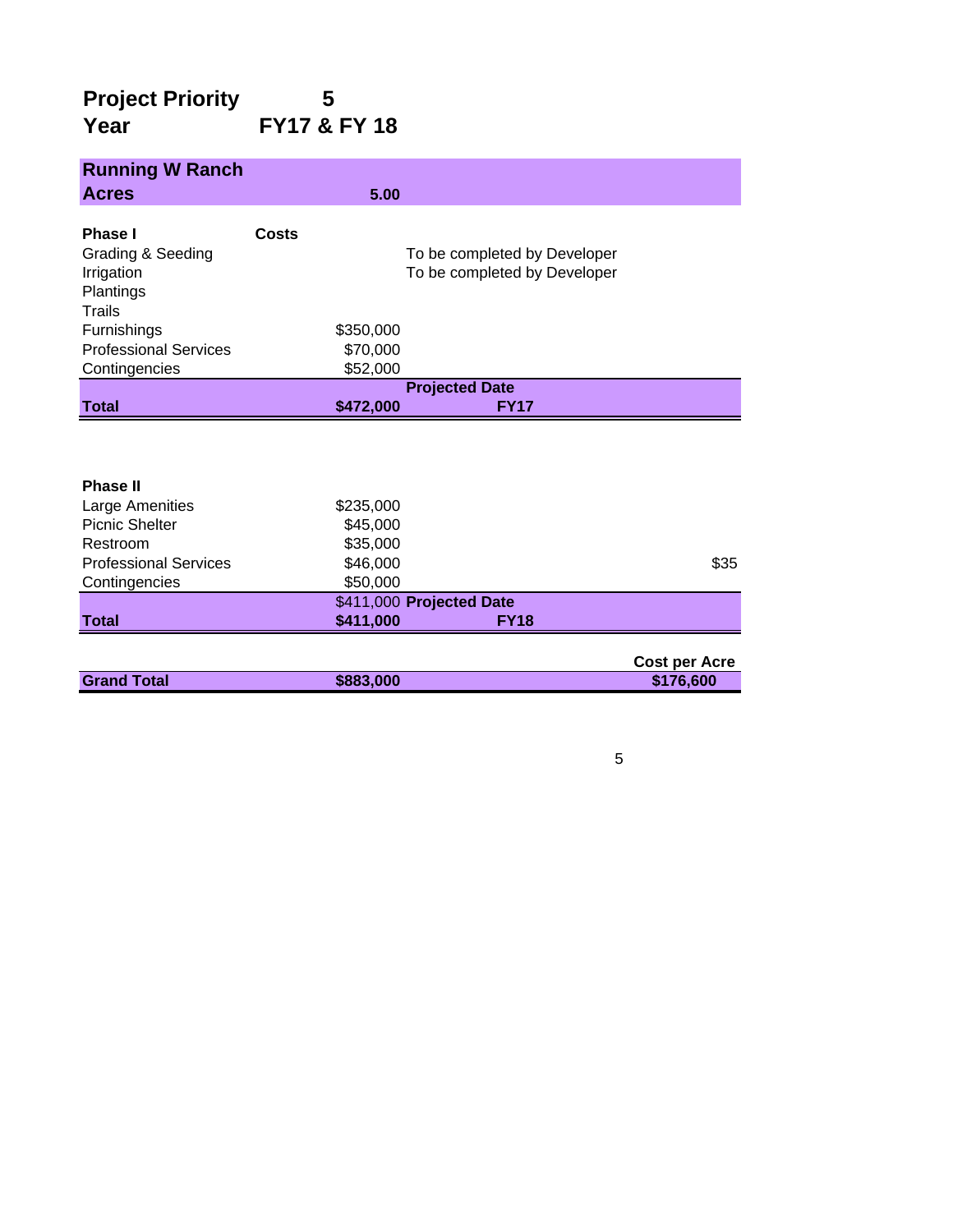| <b>Project Priority</b>      |                         |                       |                      |
|------------------------------|-------------------------|-----------------------|----------------------|
| Year                         | <b>FY08 &amp; FY 09</b> |                       |                      |
|                              |                         |                       |                      |
| <b>LaFray</b>                |                         |                       |                      |
| <b>Acres</b>                 | 1.94                    |                       |                      |
|                              |                         |                       |                      |
| <b>Phase I</b>               | Costs                   |                       |                      |
| Grading & Seeding            | \$6,000                 |                       |                      |
| Irrigation                   | \$40,000                |                       |                      |
| Plantings                    | \$24,000                |                       |                      |
| <b>Trails</b>                | \$38,000                |                       |                      |
| Furnishings                  | \$14,000                |                       |                      |
| Water Hookup                 | \$5,000                 |                       |                      |
| <b>Professional Services</b> | \$35,000                |                       |                      |
| Contingencies                | \$40,000                |                       |                      |
|                              | <b>Projected Date</b>   |                       |                      |
| <b>Total</b>                 | \$202,000               | <b>FY07/FY08</b>      |                      |
|                              | \$202,000               |                       |                      |
| <b>Phase II</b>              |                         |                       |                      |
| Playground                   | \$66,000                |                       |                      |
| <b>Climbing Structure</b>    | \$23,000                |                       |                      |
| <b>Small Skatepark</b>       | \$14,000                |                       |                      |
| <b>Picnic Shelter</b>        | \$35,000                |                       |                      |
| Restroom                     | \$25,000                |                       |                      |
| <b>Professional Services</b> | \$16,300                |                       |                      |
| Contingencies                | \$40,750                |                       |                      |
|                              |                         | <b>Projected Date</b> |                      |
| <b>Total</b>                 | \$220,050               | <b>FY08/FY09</b>      |                      |
|                              |                         |                       |                      |
| <b>Grand Total</b>           | \$422,050               |                       | <b>Cost per Acre</b> |
|                              |                         |                       | \$217,552            |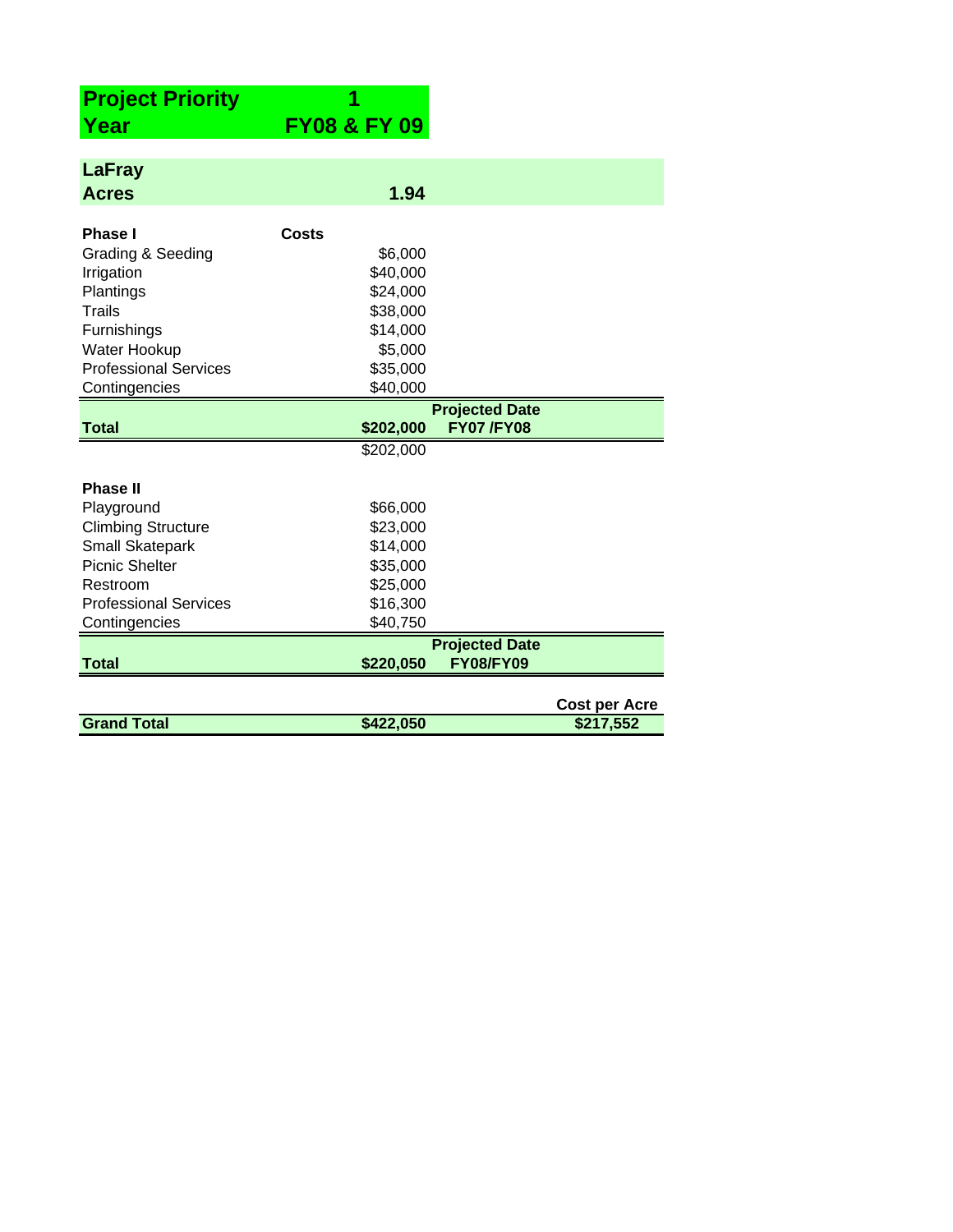# **Project Priority 2**

## **Year FY08 & FY 09**

| $\sim$ $\sim$ $\sim$<br>.<br>$\sim$ $\sim$ $\sim$ $\sim$<br>$\sim$ |              | $\sim$ $\sim$ $\sim$ | - - - - - -           |                        |
|--------------------------------------------------------------------|--------------|----------------------|-----------------------|------------------------|
| <b>Total</b>                                                       |              | \$750,000            | <b>FY07-08</b>        | \$163,755              |
|                                                                    |              |                      | <b>Projected Date</b> | <b>Cost per Acre**</b> |
| Design & Construction                                              |              | \$750,000            |                       |                        |
| <b>SID Improvements*</b>                                           | <b>Costs</b> |                      |                       |                        |
| <b>Acres</b>                                                       |              | 4.58                 |                       |                        |
| <b>PineView</b>                                                    |              |                      |                       |                        |
|                                                                    |              |                      |                       |                        |

\*See Resolution to create SID 510 for improvements at Pineview Park for details

**\*\*Includes all financing and SID costs**